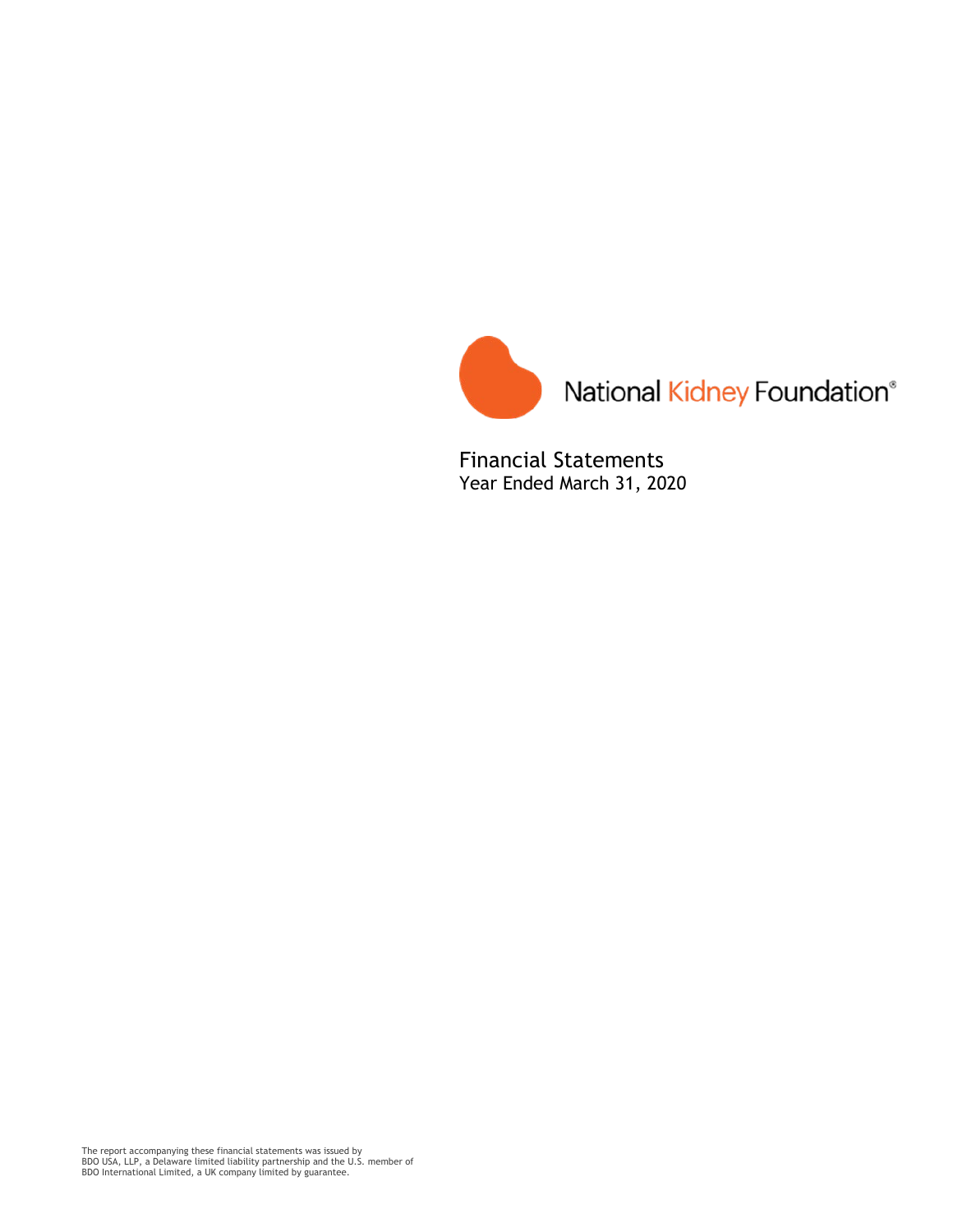

Financial Statements Year Ended March 31, 2020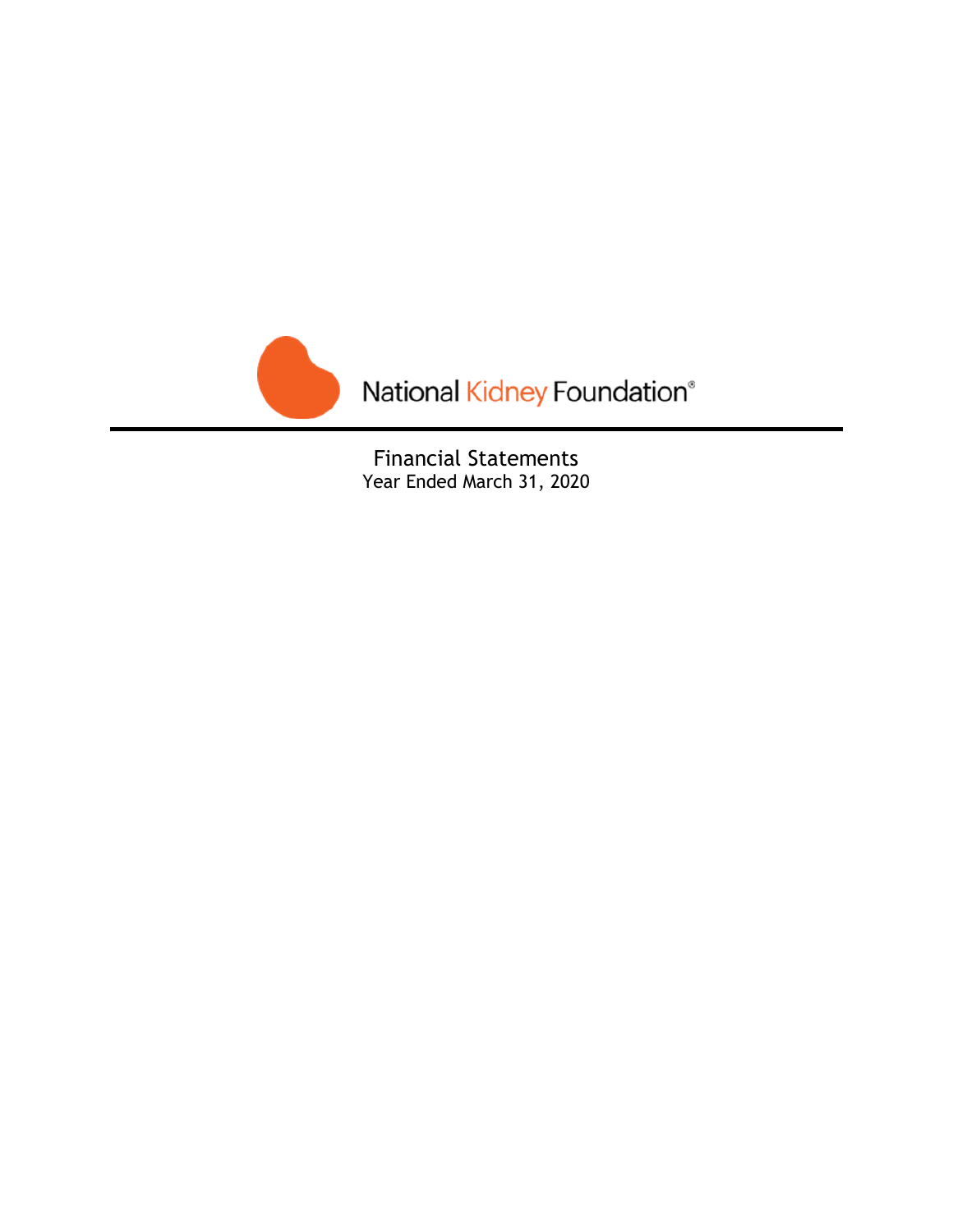# **Contents**

| <b>Independent Auditor's Report</b>                                   | $3 - 4$ |
|-----------------------------------------------------------------------|---------|
| <b>Financial Statements</b>                                           |         |
| <b>Balance Sheet</b><br>as of March 31, 2020                          | 5       |
| <b>Statement of Activities</b><br>for the Year Ended March 31, 2020   | $6 - 7$ |
| <b>Statement of Cash Flows</b><br>for the Year Ended March 31, 2020   | 8       |
| Statement of Functional Expenses<br>for the Year Ended March 31, 2020 | 9       |
| Notes to Financial Statements                                         | 10-25   |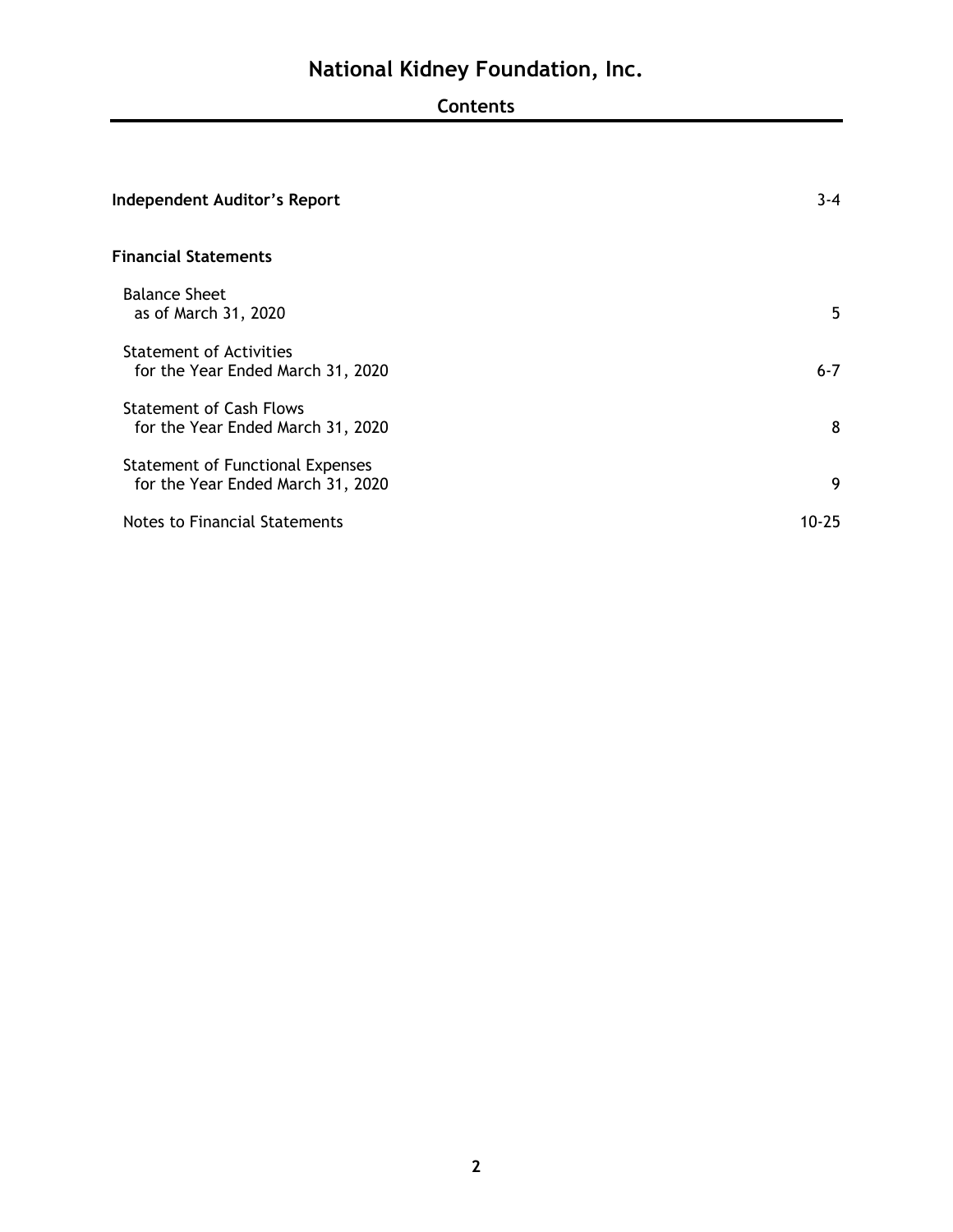

Tel: 212-371-4446 Fax: 212-371-9374 [www.bdo.com](http://www.bdo.com/)

# **Independent Auditor's Report**

The Board of Directors National Kidney Foundation, Inc. New York, New York

## **Report on the Financial Statements**

We have audited the accompanying financial statements of the National Kidney Foundation, Inc. (the Foundation), which are comprised of the balance sheet as of March 31, 2020, and the related statements of activities, cash flows and functional expenses for the year then ended, and the related notes to the financial statements.

# *Management's Responsibility for the Financial Statements*

Management is responsible for the preparation and fair presentation of these financial statements in accordance with accounting principles generally accepted in the United States of America; this includes the design, implementation, and maintenance of internal control relevant to the preparation and fair presentation of financial statements that are free from material misstatement, whether due to fraud or error.

## *Auditor's Responsibility*

Our responsibility is to express an opinion on these financial statements based on our audit. We conducted our audit in accordance with auditing standards generally accepted in the United States of America. Those standards require that we plan and perform the audit to obtain reasonable assurance about whether the financial statements are free from material misstatement.

An audit involves performing procedures to obtain audit evidence about the amounts and disclosures in the financial statements. The procedures selected depend on the auditor's judgment, including the assessment of the risks of material misstatement of the financial statements, whether due to fraud or error. In making those risk assessments, the auditor considers internal control relevant to the entity's preparation and fair presentation of the financial statements in order to design audit procedures that are appropriate in the circumstances, but not for the purpose of expressing an opinion on the effectiveness of the entity's internal control. Accordingly, we express no such opinion. An audit also includes evaluating the appropriateness of accounting policies used and the reasonableness of significant accounting estimates made by management, as well as evaluating the overall presentation of the financial statements.

We believe that the audit evidence we have obtained is sufficient and appropriate to provide a basis for our audit opinion.

BDO USA, LLP, a Delaware limited liability partnership, is the U.S. member of BDO International Limited, a UK company limited by guarantee, and forms part of the international BDO network of independent member firms.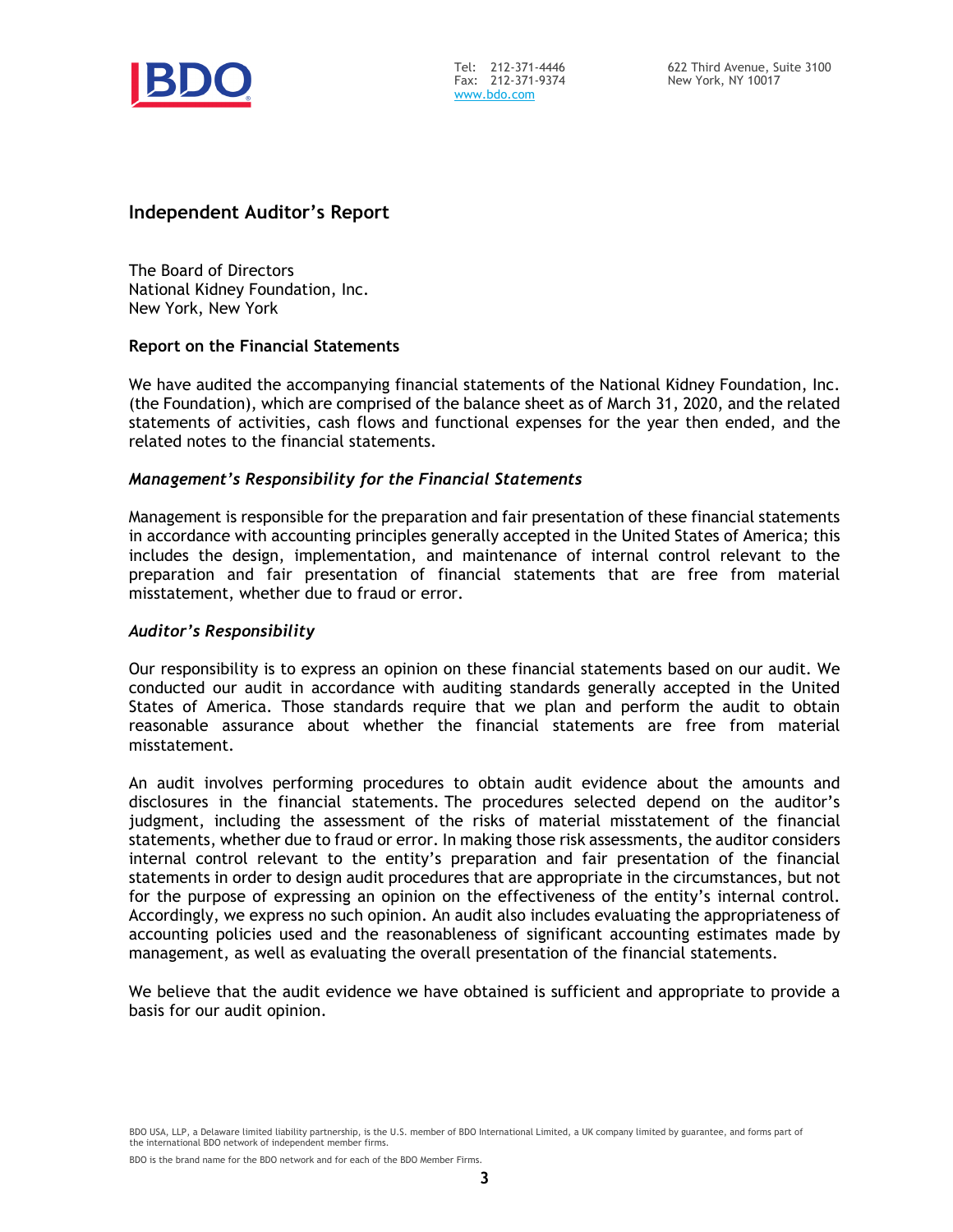

# *Opinion*

In our opinion, the financial statements referred to above present fairly, in all material respects, the financial position of the National Kidney Foundation, Inc. as of March 31, 2020, and the results of its operations and its cash flows for the year then ended, in accordance with accounting principles generally accepted in the United States of America.

## **Report on Summarized Comparative Information**

We have previously audited the Foundation's 2019 financial statements and our report, dated August 8, 2019, expressed an unmodified opinion on those audited financial statements. In our opinion, the summarized comparative information presented herein as of and for the year ended March 31, 2019 is consistent, in all material respects, with the audited financial statements from which it has been derived.

BDO USA, LLP

August 7, 2020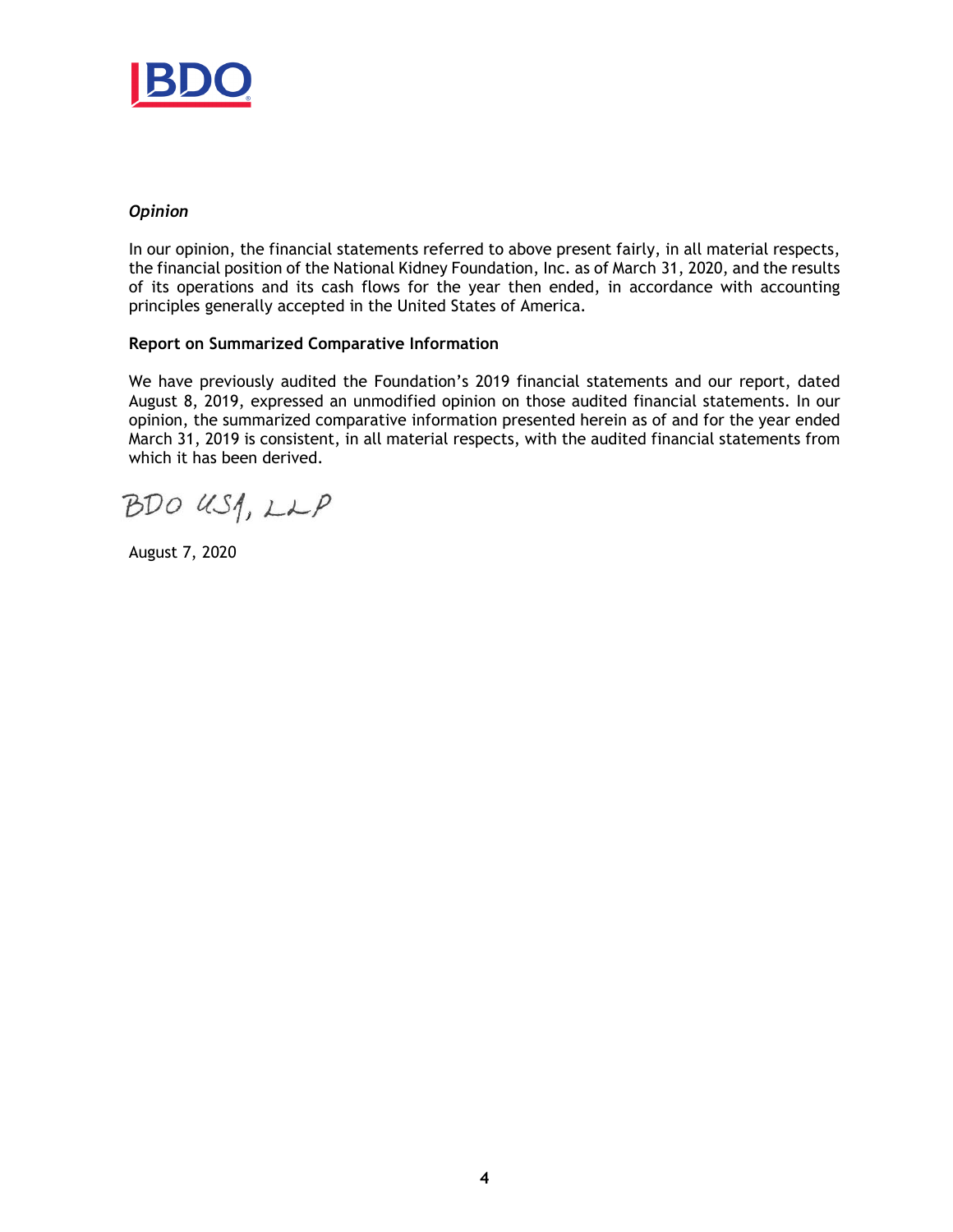# **Balance Sheet (with comparative totals for 2019)**

| March 31,                                                                                                                                                                                                                                                                                        | 2020                                     | 2019                                    |
|--------------------------------------------------------------------------------------------------------------------------------------------------------------------------------------------------------------------------------------------------------------------------------------------------|------------------------------------------|-----------------------------------------|
| <b>Assets</b>                                                                                                                                                                                                                                                                                    |                                          |                                         |
| <b>Current Assets</b><br>Cash and cash equivalents<br>Investments, at fair value (Note 4)<br>Investments held under split-interest agreements (Notes 4 and 7)<br>Due from Affiliates, principally share of Affiliate contributions,<br>less allowance for uncollectible amounts of \$221,716 and | \$<br>6,243,210<br>10,609,410<br>120,975 | \$<br>4,873,808<br>9,108,216<br>138,513 |
| \$229,626, respectively<br>Other receivables, less allowance for uncollectible amount of<br>\$320,986 and \$386,101, respectively (Note 5)<br>Prepaid expenses and other assets                                                                                                                  | 305,489<br>1,574,262<br>1,695,895        | 446,131<br>1,546,645<br>1,325,472       |
| <b>Total Current Assets</b>                                                                                                                                                                                                                                                                      | 20,549,241                               | 17,438,785                              |
| Long-Term Investments, at fair value (Note 4)                                                                                                                                                                                                                                                    | 3,398,053                                | 3,145,814                               |
| Investments Held Under Split-Interest Agreements, net of<br>current portion (Notes 4 and 7)                                                                                                                                                                                                      | 315,021                                  | 330,840                                 |
| Other Receivables, net of current portion and discount for<br>present value (Note 5)                                                                                                                                                                                                             | 10,014                                   | 19,592                                  |
| Prepaid Expenses and Other Assets, net of current portion                                                                                                                                                                                                                                        | 133,827                                  | 143,198                                 |
| Fixed Assets, Net (Note 6)                                                                                                                                                                                                                                                                       | 644,043                                  | 348,446                                 |
| Beneficial Interest in a Perpetual Trust (Note 8)                                                                                                                                                                                                                                                | 1,954,555                                | 2,183,332                               |
| <b>Total Assets</b>                                                                                                                                                                                                                                                                              | \$<br>27,004,754                         | \$<br>23,610,007                        |
| <b>Liabilities</b>                                                                                                                                                                                                                                                                               |                                          |                                         |
| <b>Current Liabilities</b><br>Accounts payable and accrued expenses<br>Payable to beneficiaries<br>Deferred income (Note 9)                                                                                                                                                                      | \$<br>3,816,652<br>43,814<br>7,552,801   | \$<br>2,981,666<br>41,447<br>5,625,649  |
| <b>Total Current Liabilities</b>                                                                                                                                                                                                                                                                 | 11,413,267                               | 8,648,762                               |
| Payable to Beneficiaries, net of current portion                                                                                                                                                                                                                                                 | 315,021                                  | 330,840                                 |
| Deferred Income, net of current portion (Note 9)                                                                                                                                                                                                                                                 | 495,260                                  | 417,910                                 |
| <b>Accrued Compensation (Note 11)</b>                                                                                                                                                                                                                                                            | 129,502                                  | 142,891                                 |
| <b>Deferred Rent</b>                                                                                                                                                                                                                                                                             | 1,915,939                                | 1,741,066                               |
| <b>Total Liabilities</b>                                                                                                                                                                                                                                                                         | 14,268,989                               | 11,281,469                              |
| <b>Commitments (Note 12)</b><br>Net assets (Notes 13 and 14):<br>Without donor restrictions<br>With donor restrictions                                                                                                                                                                           | 6,299,905<br>6,435,860                   | 4,774,740<br>7,553,798                  |
| <b>Total Net Assets</b>                                                                                                                                                                                                                                                                          | 12,735,765                               | 12,328,538                              |
| <b>Total Liabilities and Net Assets</b>                                                                                                                                                                                                                                                          | \$<br>27,004,754                         | \$<br>23,610,007                        |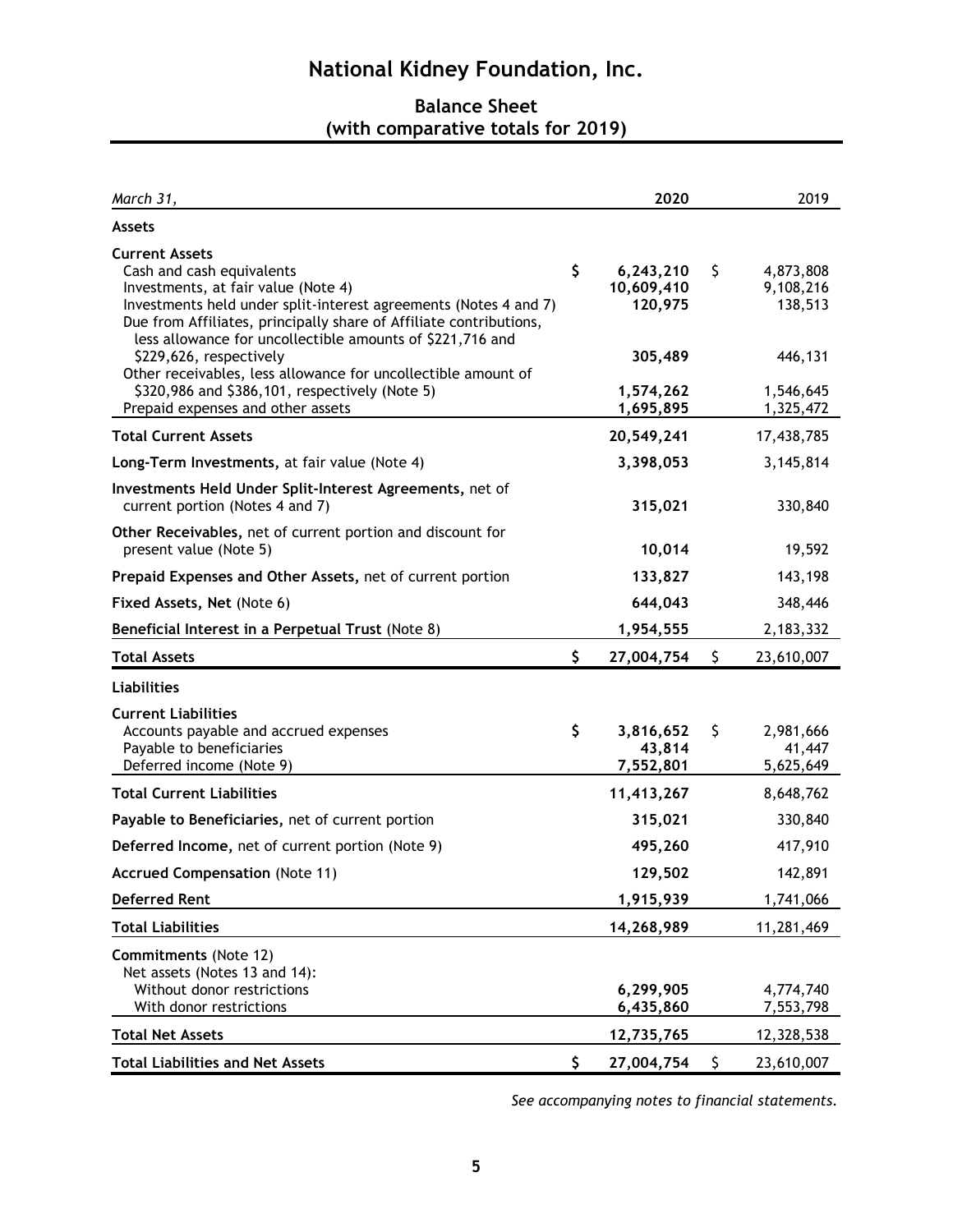# **Statement of Activities (with comparative totals for 2019)**

*Year ended March 31,*

|                                                                                                                                                                                           |                                                                                |     |                                   |          | Total                                                                  |    |                                                                     |  |  |
|-------------------------------------------------------------------------------------------------------------------------------------------------------------------------------------------|--------------------------------------------------------------------------------|-----|-----------------------------------|----------|------------------------------------------------------------------------|----|---------------------------------------------------------------------|--|--|
|                                                                                                                                                                                           | <b>Without Donor</b><br><b>Restrictions</b>                                    |     | With Donor<br><b>Restrictions</b> |          | 2020                                                                   |    | 2019                                                                |  |  |
| <b>Support and Revenue</b><br>Support from the public:                                                                                                                                    |                                                                                |     |                                   |          |                                                                        |    |                                                                     |  |  |
| Received directly - contributions<br>Received indirectly - share of Affiliate contributions<br>Received indirectly - contributions                                                        | \$<br>8,465,457<br>1,377,927<br>558,382                                        | \$. | 849,937<br>17,316                 | S.       | 9,315,394<br>1,377,927<br>575,698                                      | \$ | 8,976,012<br>1,811,949<br>597,023                                   |  |  |
|                                                                                                                                                                                           | 10,401,766                                                                     |     | 867,253                           |          | 11,269,019                                                             |    | 11,384,984                                                          |  |  |
| Revenue from sales of donated vehicles<br>Less: cost of sales                                                                                                                             | 2,501,107<br>725,246                                                           |     |                                   |          | 2,501,107<br>725,246                                                   |    | 2,916,693<br>915,990                                                |  |  |
| Net Revenue from Sales of Donated Vehicles                                                                                                                                                | 1,775,861                                                                      |     |                                   |          | 1,775,861                                                              |    | 2,000,703                                                           |  |  |
| Revenue from special events<br>Less: direct benefit to donor costs                                                                                                                        | 12,108,453<br>1,180,170                                                        |     |                                   |          | 12,108,453<br>1,180,170                                                |    | 13,071,783<br>1,213,051                                             |  |  |
| Net Revenue from Special Events                                                                                                                                                           | 10,928,283                                                                     |     |                                   |          | 10,928,283                                                             |    | 11,858,732                                                          |  |  |
| <b>Total Support from the Public</b>                                                                                                                                                      | 23,105,910                                                                     |     | 867,253                           |          | 23,973,163                                                             |    | 25,244,419                                                          |  |  |
| Program service support and fees<br>Royalties<br>Dues - professional members<br>Investment (loss) income, net<br>Government grants<br>Other, net<br>Net assets released from restrictions | 14,835,271<br>2,330,797<br>760,796<br>338,919<br>555,977<br>461,513<br>963,049 |     | (1,022,142)<br>(963, 049)         |          | 14,835,271<br>2,330,797<br>760,796<br>(683, 223)<br>555,977<br>461,513 |    | 10,198,851<br>2,259,810<br>758,293<br>203,191<br>615,869<br>416,558 |  |  |
| <b>Total Revenue</b>                                                                                                                                                                      | 20,246,322                                                                     |     | (1,985,191)                       |          | 18,261,131                                                             |    | 14,452,572                                                          |  |  |
| <b>Total Support and Revenue</b>                                                                                                                                                          | \$<br>43,352,232                                                               |     | (1, 117, 938)                     | <b>S</b> | 42,234,294                                                             | \$ | 39,696,991                                                          |  |  |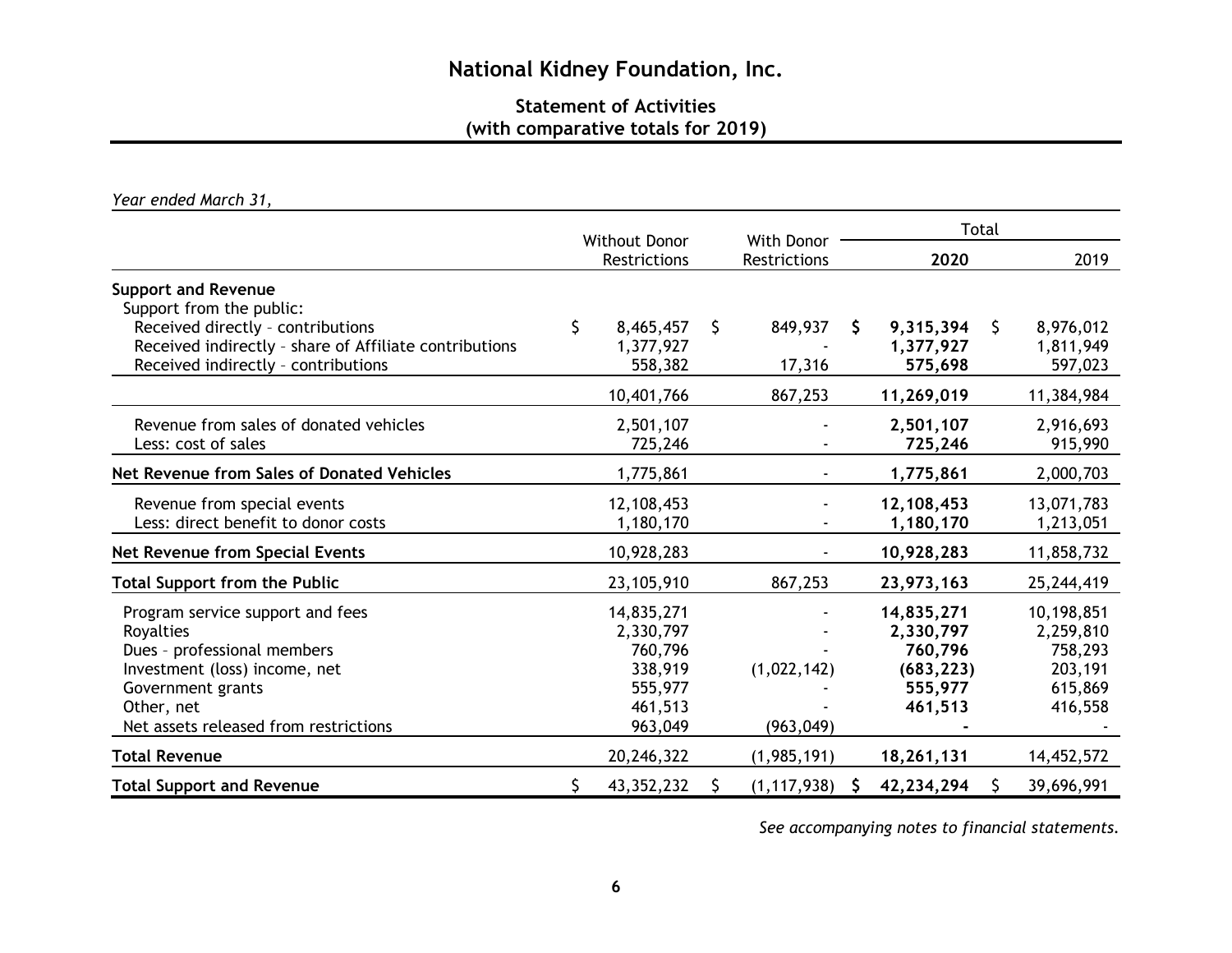# **Statement of Activities (with comparative totals for 2019)**

*Year ended March 31,* 

|                                                                                                                                                                              | With Donor<br><b>Without Donor</b> |                                                                 |    |                            |    | Total                                                           |      |                                                                |  |  |
|------------------------------------------------------------------------------------------------------------------------------------------------------------------------------|------------------------------------|-----------------------------------------------------------------|----|----------------------------|----|-----------------------------------------------------------------|------|----------------------------------------------------------------|--|--|
|                                                                                                                                                                              |                                    | Restrictions                                                    |    | <b>Restrictions</b>        |    | 2020                                                            | 2019 |                                                                |  |  |
| <b>Expenses</b><br>Program services:<br>Research<br>Public health education<br>Professional education<br>Patient services<br>Community services and assistance to Affiliates | \$                                 | 3,653,719<br>4,747,697<br>12,056,653<br>4,242,084<br>10,253,695 | \$ | $\sim$<br>$\blacksquare$   | \$ | 3,653,719<br>4,747,697<br>12,056,653<br>4,242,084<br>10,253,695 | \$   | 2,604,007<br>3,406,060<br>11,511,326<br>4,325,990<br>9,625,752 |  |  |
| <b>Total Program Services</b>                                                                                                                                                |                                    | 34,953,848                                                      |    | $\blacksquare$             |    | 34,953,848                                                      |      | 31,473,135                                                     |  |  |
| Supporting services:<br><b>Fundraising</b><br>Management and general                                                                                                         |                                    | 3,250,929<br>3,622,290                                          |    |                            |    | 3,250,929<br>3,622,290                                          |      | 3, 164, 364<br>3,397,646                                       |  |  |
| <b>Total Supporting Services</b>                                                                                                                                             |                                    | 6,873,219                                                       |    |                            |    | 6,873,219                                                       |      | 6,562,010                                                      |  |  |
| <b>Total Expenses</b>                                                                                                                                                        |                                    | 41,827,067                                                      |    |                            |    | 41,827,067                                                      |      | 38,035,145                                                     |  |  |
| <b>Change in Net Assets</b><br>Net Assets, beginning of year                                                                                                                 |                                    | 1,525,165<br>4,774,740                                          |    | (1, 117, 938)<br>7,553,798 |    | 407,227<br>12,328,538                                           |      | 1,661,846<br>10,666,692                                        |  |  |
| Net Assets, end of year                                                                                                                                                      | \$                                 | 6,299,905                                                       |    | 6,435,860                  |    | 12,735,765                                                      |      | 12,328,538                                                     |  |  |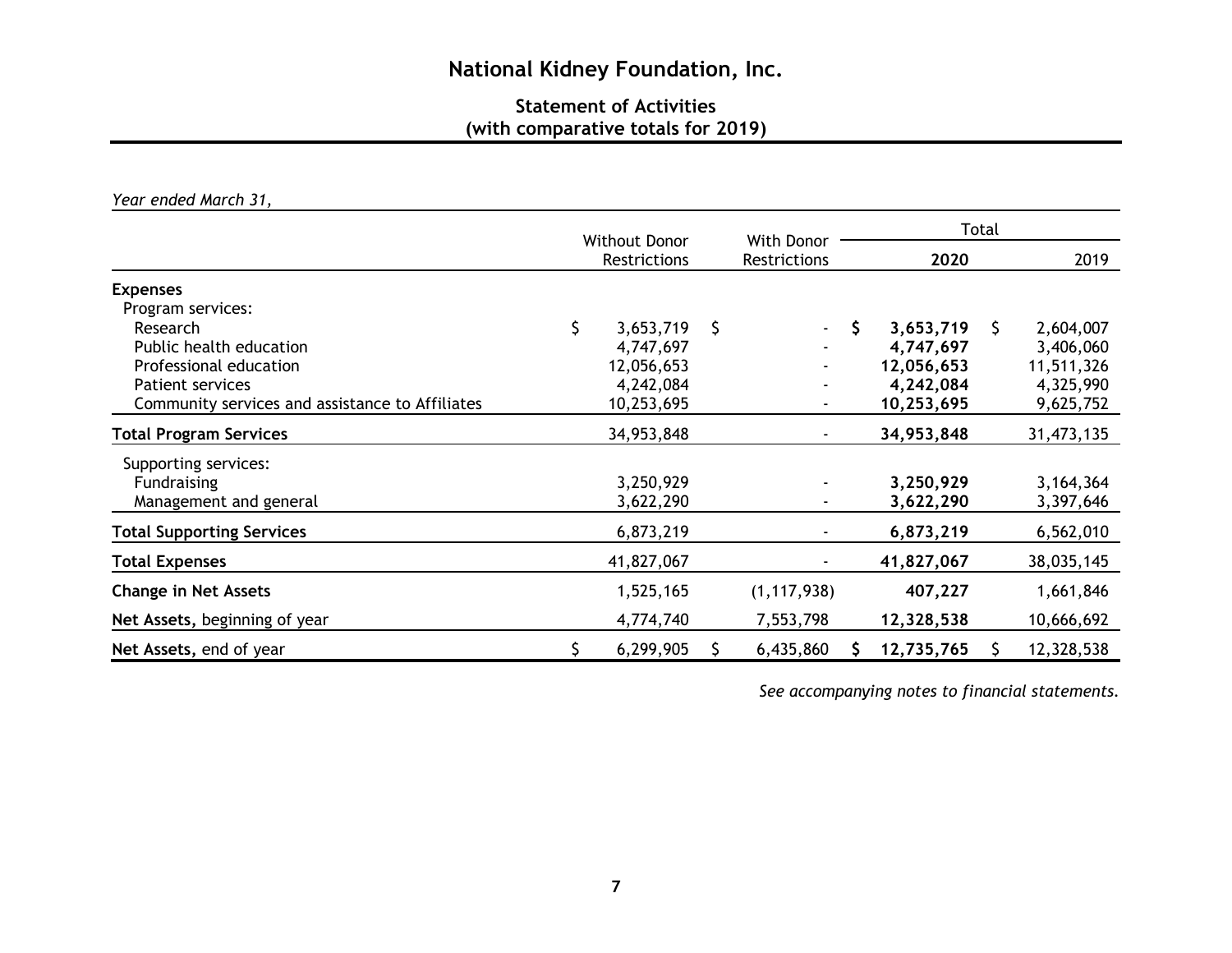# **Statement of Cash Flows (with comparative totals for 2019)**

| Year ended March 31,                                                                                                                                                           | 2020                                                      | 2019                                             |
|--------------------------------------------------------------------------------------------------------------------------------------------------------------------------------|-----------------------------------------------------------|--------------------------------------------------|
| <b>Cash Flows from Operating Activities</b><br>Change in net assets<br>Adjustments to reconcile change in net assets to net cash<br>provided by operating activities:          | \$<br>407,227                                             | \$<br>1,661,846                                  |
| Depreciation and amortization<br>Allowance for uncollectible accounts<br>Net realized and unrealized losses on investments<br>Donated stocks<br>Decrease (increase) in assets: | 128,392<br>(73, 025)<br>977,460<br>(123, 323)             | 122,008<br>150,351<br>135,630<br>(239, 120)      |
| Due from Affiliates<br>Other receivables<br>Prepaid expenses and other assets<br>Increase (decrease) in liabilities:                                                           | 140,642<br>54,986<br>(361, 052)                           | (285, 551)<br>715,200<br>137,110                 |
| Accounts payable and accrued expenses<br>Deferred income<br>Deferred rent<br>Payable to beneficiaries<br>Accrued compensation                                                  | 834,986<br>2,004,502<br>174,873<br>(13, 452)<br>(13, 389) | 554,316<br>129,380<br>212,465<br>51,261<br>6,324 |
| Net Cash Provided by Operating Activities                                                                                                                                      | 4,138,827                                                 | 3,351,220                                        |
| <b>Cash Flows from Investing Activities</b><br>Purchases of fixed assets<br>Proceeds from sale of investments<br>Purchases of investments                                      | (423, 989)<br>3,358,856<br>(5,704,292)                    | (258, 695)<br>5,784,566<br>(7,091,422)           |
| Net Cash Used in Investing Activities                                                                                                                                          | (2,769,425)                                               | (1, 565, 551)                                    |
| <b>Cash Flows from Financing Activities</b><br>Proceeds from line of credit<br>Repayments on line of credit                                                                    | 500,000<br>(500, 000)                                     |                                                  |
| <b>Net Cash Provided by Financing Activities</b>                                                                                                                               |                                                           |                                                  |
| Net Increase in Cash and Cash Equivalents                                                                                                                                      | 1,369,402                                                 | 1,785,669                                        |
| Cash and Cash Equivalents, beginning of year                                                                                                                                   | 4,873,808                                                 | 3,088,139                                        |
| Cash and Cash Equivalents, end of year                                                                                                                                         | \$<br>6,243,210                                           | \$<br>4,873,808                                  |
| Supplemental Disclosure of Cash Flow Information<br>Cash paid for interest                                                                                                     | \$<br>4,485                                               | \$<br>7,861                                      |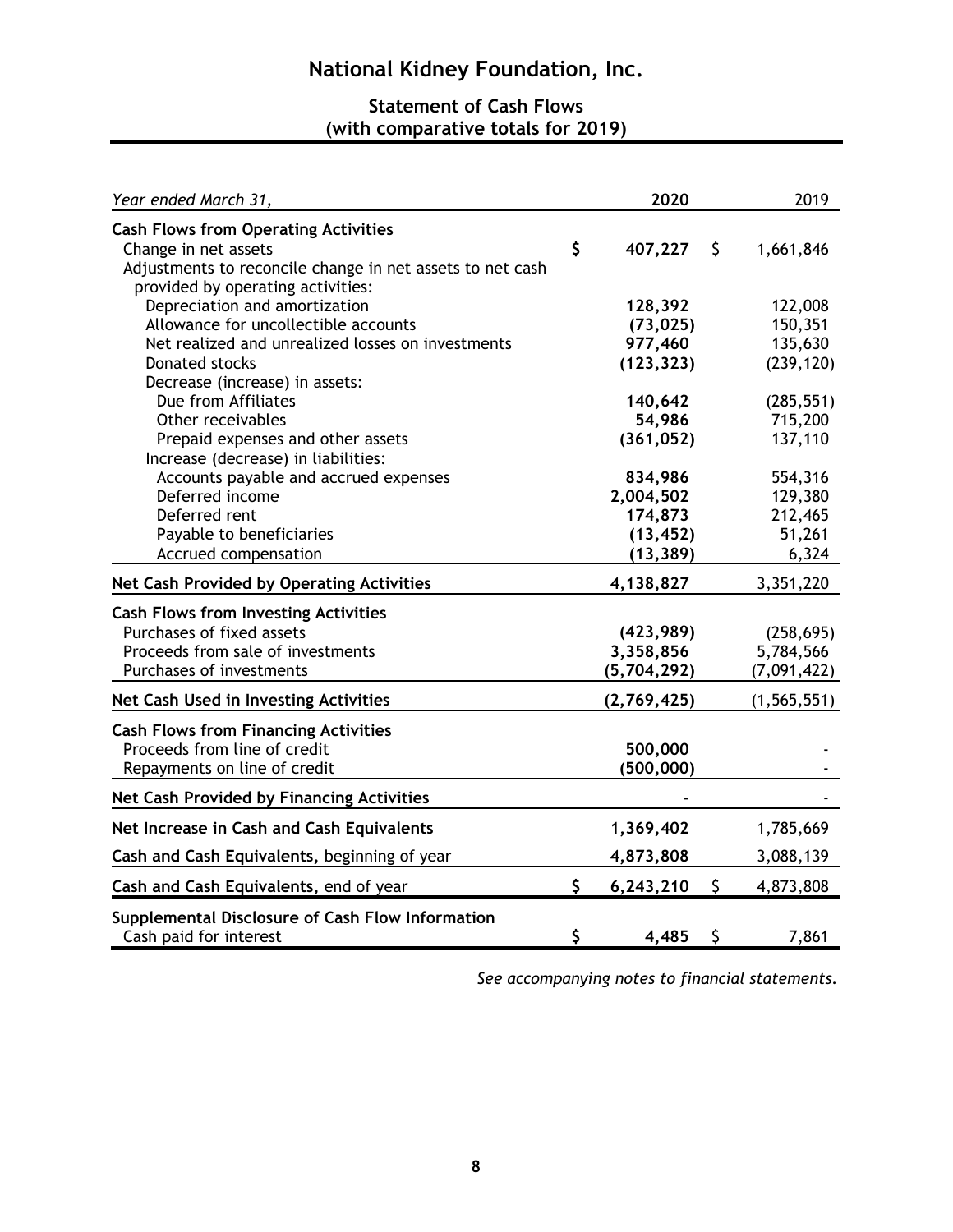# **Statement of Functional Expenses (with comparative totals for 2019)**

*Year ended March 31,*

|                                                                                                                                                                                    |                                                                     |                                                            |                                                                         | Program Services                                                                                            |                                                                       |                                                                               |                                                           | <b>Supporting Services</b>                                 | Total                                                                                                  |                                                                 |                                                                                 |                                                                                      |
|------------------------------------------------------------------------------------------------------------------------------------------------------------------------------------|---------------------------------------------------------------------|------------------------------------------------------------|-------------------------------------------------------------------------|-------------------------------------------------------------------------------------------------------------|-----------------------------------------------------------------------|-------------------------------------------------------------------------------|-----------------------------------------------------------|------------------------------------------------------------|--------------------------------------------------------------------------------------------------------|-----------------------------------------------------------------|---------------------------------------------------------------------------------|--------------------------------------------------------------------------------------|
|                                                                                                                                                                                    | Research                                                            | <b>Public Health</b><br>Education                          | Professional<br>Education                                               | Patient<br>Services                                                                                         | Community<br>Services and<br>Assistance to<br>Affiliates              | Total<br>Program<br>Services                                                  | Fundraising                                               | and General                                                | Special Events,<br>Direct Benefit<br>Costs and<br>Donated<br>Management Vehicles Costs<br>and Expenses | Total<br>Supporting<br>Services                                 | 2020                                                                            | 2019                                                                                 |
| <b>Salaries</b><br>Retirement benefits<br>Payroll taxes<br>Other employee benefits<br>Awards and grants<br>Patient financial assistance<br>Professional fees and contract services | 866,158<br>24,190<br>64,867<br>106,977<br>1,089,336                 | 2,089,551<br>S.<br>71,840<br>192,649<br>180,514<br>147,452 | 4,521,702<br>S.<br>99,627<br>267,161<br>713,340                         | 2,049,578<br><sub>S</sub><br>48,384<br>129,746<br>304,231<br>$\overline{\phantom{a}}$<br>458,190<br>377,816 | 4,988,910<br><sub>S</sub><br>131,619<br>352,952<br>664,224<br>402,589 | \$14,515,899<br>375,660<br>1,007,375<br>1,969,286<br>1,089,336<br>458,190     | 535,507<br>\$.<br>18,411<br>49,372<br>46,262<br>307,277   | \$2,113,796<br>72,674<br>194,884<br>182,609<br>145,458     | $\zeta$<br>164,636                                                                                     | 2,649,303<br>S.<br>91,085<br>244,256<br>228,871<br>617,371      | \$17,165,202<br>466,745<br>1,251,631<br>2,198,157<br>1,089,336<br>458,190       | \$16,038,004<br>342,626<br>1,234,335<br>1,641,170<br>741,207<br>588,328<br>4,328,989 |
| Office supplies and expenses<br>Telephone<br>Postage and shipping<br><b>Building occupancy</b><br>Equipment repairs and maintenance<br>Insurance                                   | 852,767<br>15,013<br>12,597<br>3,572<br>146,781<br>49,569<br>10,299 | 47,756<br>34,763<br>11,069<br>435,921<br>147,213<br>30,587 | 2,741,179<br>79,994<br>57,459<br>48,887<br>620,619<br>215,836<br>42,417 | 71,805<br>29,117<br>29,221<br>293,587<br>100,069<br>21,647                                                  | 502,394<br>73,996<br>95,389<br>800,707<br>271,478<br>78,614           | 4,521,803<br>716,962<br>207,932<br>188,138<br>2,297,615<br>784,165<br>183,564 | 18,512<br>9,493<br>231,696<br>112,351<br>256,578<br>8,315 | 44,236<br>35,167<br>10,055<br>440,979<br>148,921<br>30,942 | 92,819<br>$\blacksquare$<br>$\blacksquare$<br>$\sim$                                                   | 155,567<br>44,660<br>241,751<br>553,330<br>405,499<br>39,257    | 5,139,174<br>872,529<br>252,592<br>429,889<br>2,850,945<br>1,189,664<br>222,821 | 860,426<br>264,202<br>452,901<br>2,856,686<br>1,063,735<br>226,852                   |
| Printing and publications<br>Marketing and promotion<br>Conferences and meetings<br>Meetings and travel<br>Cost of donated vehicles, provider fees<br>Dues and subscriptions       | 1,757<br>109,190<br>175,382<br>91,260<br>5,397                      | 5,929<br>1,165,624<br>48,477<br>38,571<br>15,463           | 794,206<br>85,430<br>1,335,359<br>228,016<br>28,654                     | 22,383<br>19,682<br>143,438<br>66,108<br>10,397                                                             | 99,035<br>535,957<br>818,820<br>151,995<br>97,551                     | 923,310<br>1,915,883<br>2,521,476<br>575,950<br>157,462                       | 177,369<br>278,725<br>963,571<br>76,693<br>4,945          | 3,044<br>17,322<br>44,742<br>36,567<br>15,617              | 922,714<br>725,246                                                                                     | 180,413<br>296,047<br>1,931,027<br>113,260<br>725,246<br>20,562 | 1,103,723<br>2,211,930<br>4,452,503<br>689,210<br>725,246<br>178,024            | 1,185,919<br>1,061,145<br>4,417,428<br>659,939<br>915,990<br>182,248                 |
| Cost of goods sold<br>Miscellaneous expenses                                                                                                                                       | 21,953                                                              | 64,556                                                     | 29,673<br>119,689                                                       | 53,376                                                                                                      | 151,259                                                               | 29,673<br>410,833                                                             | 150,787                                                   | 65,286                                                     |                                                                                                        | 216,073                                                         | 29,673<br>626,906                                                               | 43,679<br>936,369                                                                    |
| Depreciation and amortization                                                                                                                                                      | 3,647,065<br>6,654<br>3,653,719                                     | 4,727,935<br>19,762<br>4,747,697                           | 12,029,248<br>27,405<br>12,056,653                                      | 4,228,775<br>13,309<br>4,242,084                                                                            | 10,217,489<br>36,206<br>10,253,695                                    | 34,850,512<br>103,336<br>34,953,848                                           | 3,245,864<br>5,065<br>3,250,929                           | 3,602,299<br>19,991<br>3,622,290                           | 1,905,415<br>$\sim$<br>1,905,415                                                                       | 8,753,578<br>25,056<br>8,778,634                                | 43,604,090<br>128,392<br>43,732,482                                             | 40,042,178<br>122,008<br>40, 164, 186                                                |
| Less: direct benefit costs<br>Donated vehicles cost of sales and selling<br>expenses                                                                                               |                                                                     |                                                            |                                                                         |                                                                                                             |                                                                       |                                                                               |                                                           |                                                            | (1, 180, 170)<br>(725, 245)                                                                            | (1, 180, 170)<br>(725, 245)                                     | (1, 180, 170)<br>(725, 245)                                                     | (1, 213, 051)<br>(915,990)                                                           |
| <b>Total Expenses Reported by Function</b><br>in the Statement of Activities                                                                                                       | \$3,653,719                                                         | \$4,747,697                                                | \$12,056,653                                                            | \$4,242,084                                                                                                 | \$10,253,695                                                          | \$34,953,848                                                                  | \$3,250,929                                               | \$3,622,290                                                | - S                                                                                                    | $-$ \$ 6,873,219                                                | \$41,827,067                                                                    | \$38,035,145                                                                         |
| Current-Year Percentages (%)                                                                                                                                                       | 8.74                                                                | 11.35                                                      | 28.83                                                                   | 10.14                                                                                                       | 24.51                                                                 | 83.57                                                                         | 7.77                                                      | 8.66                                                       | $\sim$                                                                                                 | 16.43                                                           | 100.00                                                                          |                                                                                      |
| Last Year's Percentages (%)                                                                                                                                                        | 6.85                                                                | 8.96                                                       | 30.26                                                                   | 11.37                                                                                                       | 25.31                                                                 | 82.75                                                                         | 8.32                                                      | 8.93                                                       |                                                                                                        | 17.25                                                           |                                                                                 | 100.00                                                                               |

*See accompanying notes to financial statements.*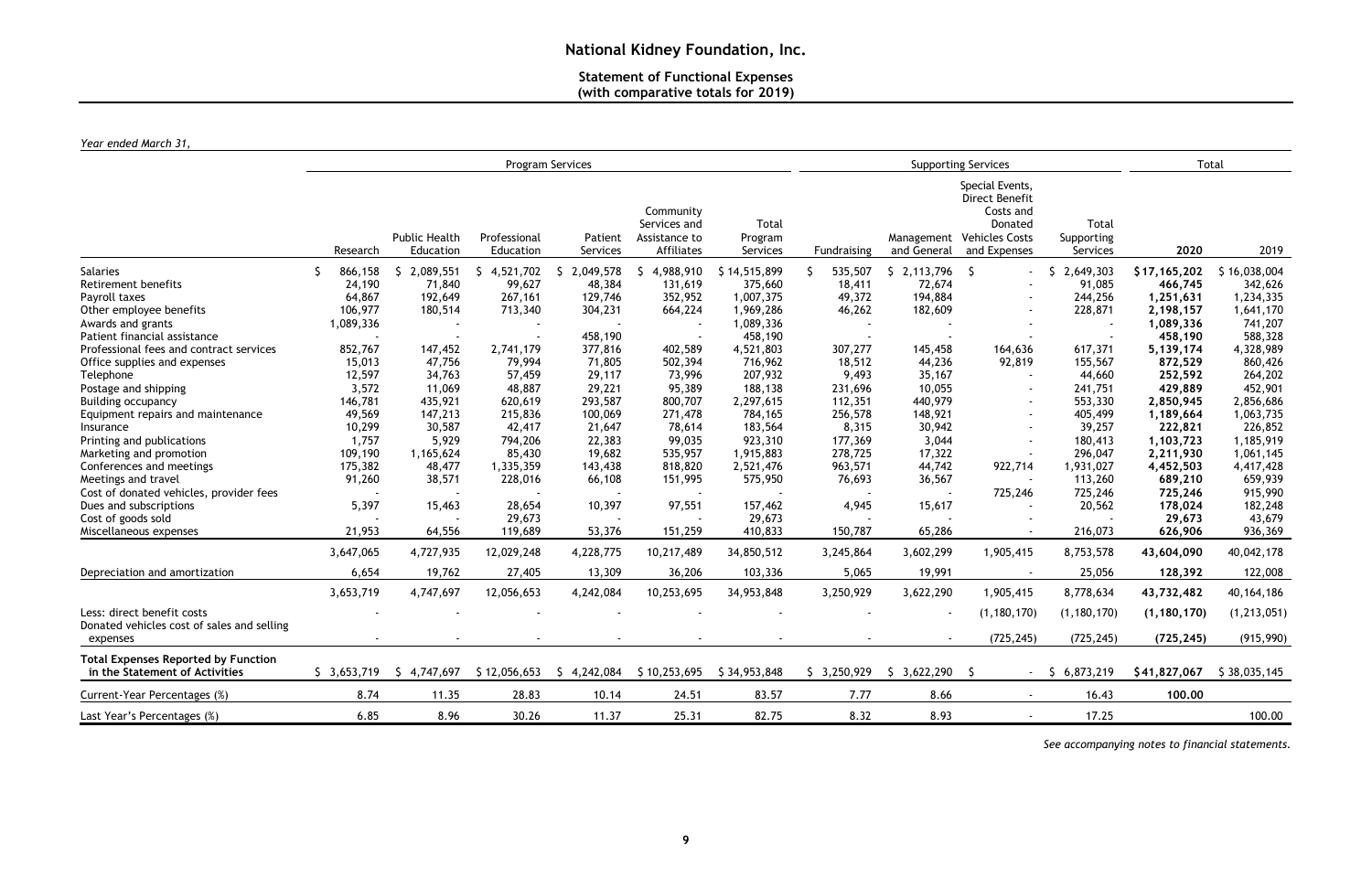# **1. Nature of Organization**

The National Kidney Foundation, Inc. (the Foundation), headquartered in New York city, is dedicated to the awareness, prevention, and treatment of kidney disease for hundreds of thousands of healthcare professionals, millions of patients and their families, and tens of millions of Americans at risk. The Foundation has a chartered network of nine affiliated organizations (Affiliates) and 29 regional offices as of March 31, 2020 across the country to implement its mission to prevent kidney and urinary tract diseases, improve the health and well-being of individuals and families affected by these diseases, and increase the availability of all organs for transplantation. Founded in 1950 to address the critical impact of the diseases referred to above, the Foundation conducts nationwide educational campaigns about the role of the kidney in maintaining overall health, the importance of early detection, and organ donation and transplantation. Under the provisions of a charter with the Foundation, each Affiliate must meet certain requirements regarding organizational structure, program services, and fundraising.

# **2. Summary of Significant Accounting Policies**

# *Basis of Presentation*

The financial statements have been prepared on the accrual basis of accounting and conform to accounting principles generally accepted in the United States of America (U.S. GAAP). In the balance sheet, assets and liabilities are presented in order of liquidity or conversion to cash and their maturity resulting in the use of cash, respectively.

## *Financial Statement Presentation*

The classification of a not-for-profit organization's net assets and its support, revenue and expenses is based on the existence or absence of donor-imposed restrictions. It requires that the amounts for each class of net assets—with donor restrictions and without donor restrictions—be displayed in a balance sheet and that the amounts of change in each of those classes of net assets be displayed in a statement of activities.

These classes are defined as follows:

*Net Assets with Donor Restrictions* – This class consists of net assets resulting from contributions and other inflows of assets whose use by the Foundation is limited by donor-imposed stipulations that must be maintained in perpetuity or otherwise removed by either actions of the Foundation pursuant to donor-imposed stipulations and/or the passage of time. When such stipulations end or are fulfilled, such net assets with donor restrictions are reclassified to net assets without donor restrictions and reported in the statement of activities.

*Net Assets Without Donor Restrictions* – This class consists of net assets that are without donorimposed stipulations and/or net assets that the Board of Directors has discretionary control to use in carrying out the operations of the Foundation, in accordance with its charter and by-laws.

## *Cash and Cash Equivalents*

The Foundation considers highly liquid financial instruments, excluding cash held in trust or held as part of the investment portfolio, with maturities of three months or less when purchased to be cash equivalents.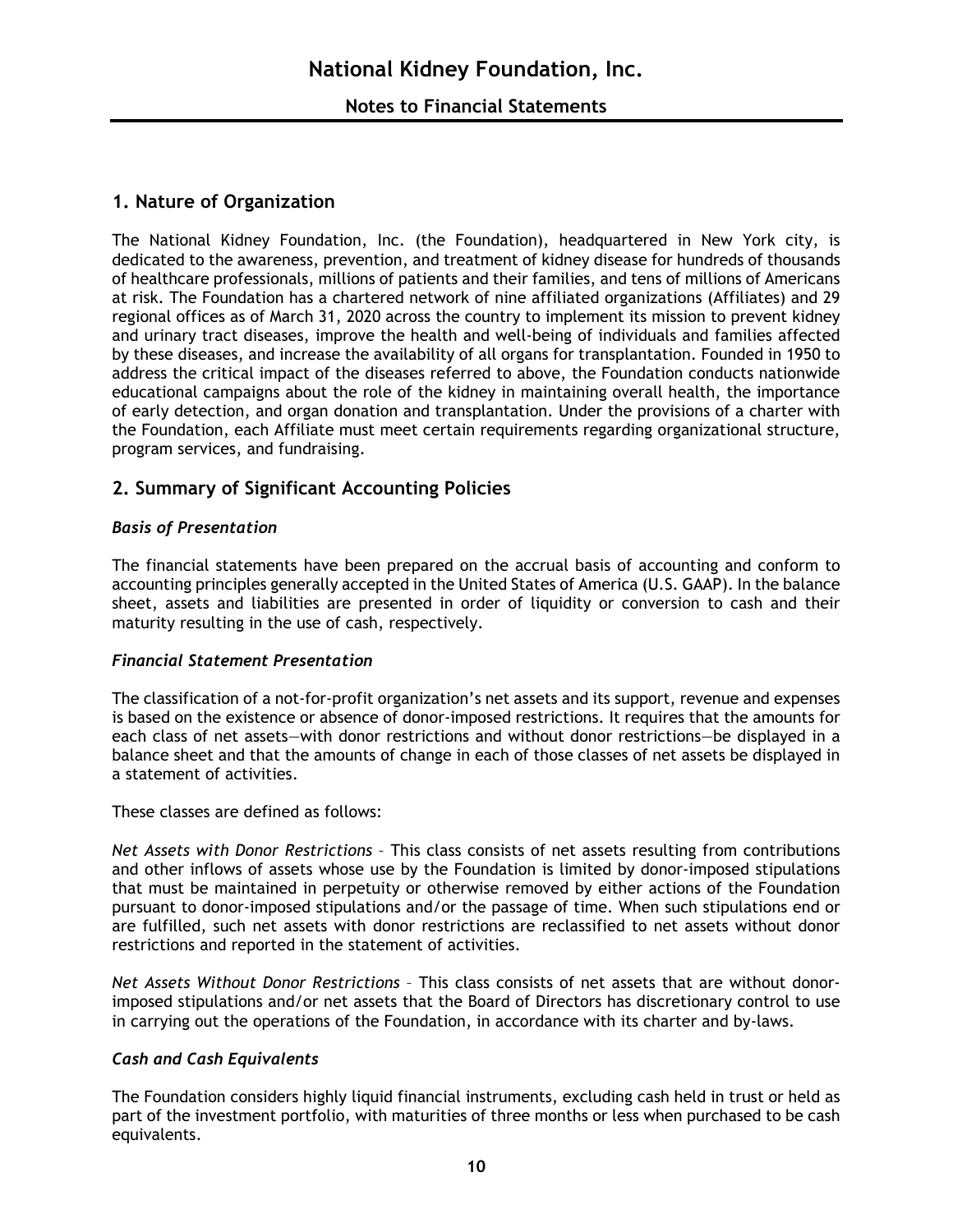# *Concentration of Credit Risk*

Financial instruments that potentially subject the Foundation to concentration of credit risk consist primarily of cash and cash equivalents in excess of Federal Deposit Insurance Corporation (FDIC) insurance limits. At various times during the year, the Foundation may have cash deposits at financial institutions in excess of FDIC limits. These financial institutions have strong credit ratings, and management believes that credit risk related to these accounts is minimal.

# *Fair Value Measurements*

Financial Accounting Standards Board (FASB) Accounting Standards Codification (ASC) 820, *Fair Value Measurement*, established a hierarchy for inputs used in measuring fair value that maximize the use of observable inputs and minimize the use of unobservable inputs, requiring that inputs that are most observable be used when available. Observable inputs are inputs that market participants operating within the same marketplace as the Foundation would use in pricing the Foundation's asset or liability based on independently derived and observable market data. Unobservable inputs are inputs that cannot be sourced from a broad active market in which assets or liabilities identical or similar to those of the Foundation are traded. The Foundation estimates the price of any assets for which there are only unobservable inputs by using assumptions that market participants that have investments in the same or similar assets would use, as determined by the money managers for each investment, based on best information available in the circumstances. The input hierarchy is broken down into three levels based on the degree to which the exit price is independently observable or determinable, as follows:

*Level 1* – Valuations are based on quoted market prices in active markets for identical assets or liabilities. Since valuations are based on quoted prices that are readily and regularly available in an active market, valuation of these products does not entail a significant degree of judgment.

*Level 2* – Valuations are based on: (a) quoted prices for similar assets or liabilities in active markets, (b) quoted prices for identical or similar assets or liabilities in inactive markets, (c) inputs other than quoted prices that are observable for the asset or liability, and (d) inputs that are derived principally from or corroborated by observable market data by correlation or other means. If the asset or liability has a specified (contractual) term, the Level 2 input must be observable for substantially the full term of the asset or liability.

*Level 3* – Valuations are based on inputs that are unobservable and reflect management's best estimate of what market participants would use as fair value.

## *Investment Income*

Income earned from investments, including realized and unrealized gains and losses, is recorded in the net asset class owning the assets. Income earned from investments restricted in perpetuity, including realized and unrealized gains and losses, is recorded as net assets with donor restrictions and then released to net assets without donor restrictions through appropriations made in accordance with the Foundation's spending policy.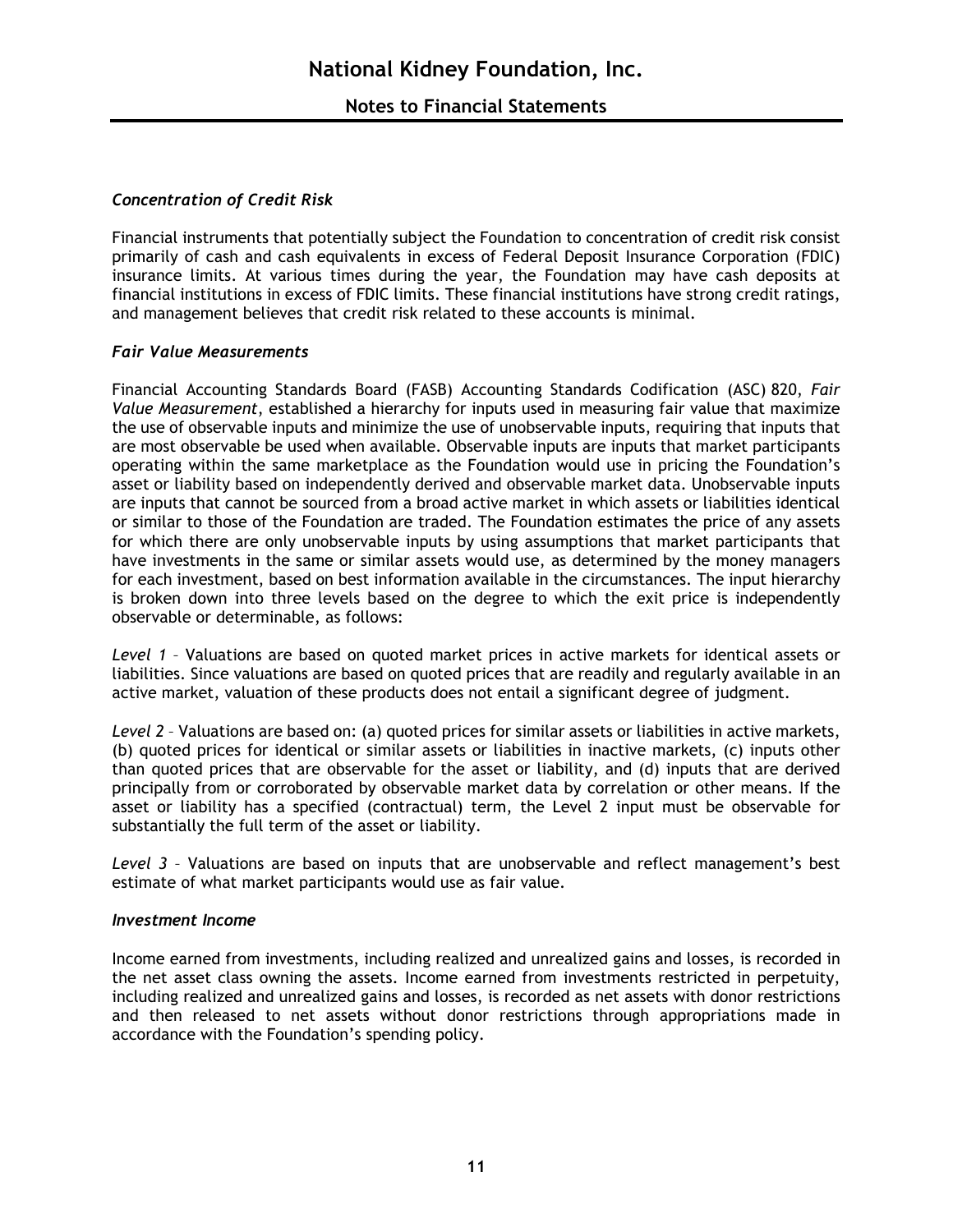# *Due from Affiliates and Share of Affiliate Contributions*

The Foundation and its Affiliates have agreements under which a portion of contributions received by Affiliates is shared with the Foundation. Amounts received but not remitted by Affiliates are recorded by the Foundation as due from Affiliates in the balance sheet.

# *Fixed Assets*

Fixed assets are stated on the basis of cost or, as to donated assets, fair value on the date contributed. The Foundation capitalizes items of property and equipment that have a cost of \$1,000 or more and useful life of more than one year. Depreciation is computed using the straight-line method over the estimated useful lives of the assets. Leasehold improvements are amortized over the shorter of the remaining period of the lease or their estimated useful lives.

|                         | Useful Lives |
|-------------------------|--------------|
| <b>Fixed Assets</b>     | (Years)      |
| Furniture and equipment | $-5 - 7$     |
| Capitalized software    | 3-5          |

## *Impairment of Long-Lived Assets*

The Foundation follows the provisions of ASC 360-10-35, *Accounting for the Impairment or Disposal of Long-Lived Assets*, which requires the Foundation to review long-lived assets, including both fixed and intangible assets, for impairment whenever events or changes in business circumstances indicate that the carrying amount of an asset may not be fully recoverable. An impairment loss would be recognized when the estimated future cash flows from the use of the asset are less than the carrying amount of that asset. For the years ended March 31, 2020 and 2019, there has been no such loss.

## *Deferred Income*

Deferred income consists primarily of amounts received in advance for events, contracted programs, membership dues, and journal subscriptions that apply to future periods. Membership dues and subscription revenue are recognized as revenue over the respective membership and subscription periods. Revenues related to contracted programs are recognized upon expended efforts or progression of the program, in accordance with the applicable agreement.

# *Deferred Rent*

Rent expense is recognized on a straight-line basis over the life of the lease. The difference between rent expense recognized and rental payments, as stipulated in the lease, is reflected as deferred rent in the balance sheet.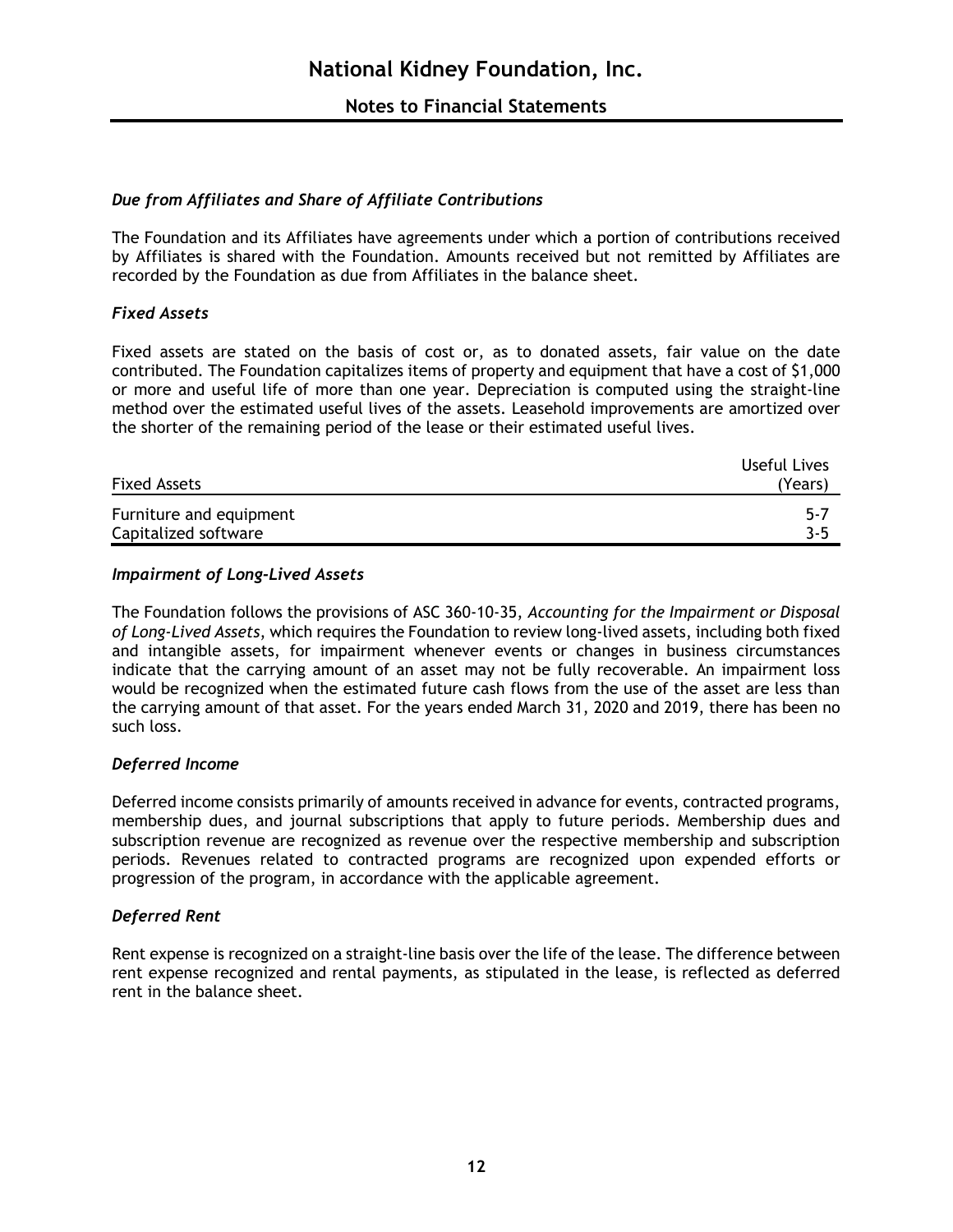## *Revenue Recognition*

## *Contributions*

Contributions are recorded as revenue when received, or pledged unconditionally, at their net present value. Contributions received with donor stipulations that limit the use of the donated assets are reported as net assets with donor restrictions. When a donor restriction expires—that is, when a time restriction ends, or purpose restriction is fulfilled—net assets are reclassified to net assets without donor restrictions and reported in the statement of activities as net assets released from restrictions.

## *Donated Vehicles*

The Foundation uses a third party to administer its donated vehicles program. Donated vehicles are reported at the gross sales price on the statement of activities, which represents the fair market value at the time of the gift. There is no significant inventory of donated vehicles at any time during the fiscal year since the sale transaction mainly occurs immediately after the vehicle donation.

## *Royalties*

The Foundation receives royalties on several of its publications that are provided to its medical professional members. The Foundation uses a third party for the management and distribution of these publications. Royalty revenue is recorded gross upon distribution of publications quarterly.

## *Membership Dues and Subscriptions*

Membership dues and subscriptions are recognized as revenue over the applicable membership and subscription periods.

## *Program Service Fees*

Program service fees represent revenue recognized on Foundation programs. Revenue is recognized upon expended efforts or progression of the program, in accordance with the applicable agreement.

## *Other, Net*

Other, net, is comprised of sub-lease or rental revenue, sales of educational materials and rebates, and commissions. Revenue is recognized when earned by the Foundation.

## *Donated Services*

The Foundation's volunteers, comprised of physicians, allied health professionals, business and community leaders, kidney patients and their families, and others committed to the Foundation's mission, have made significant contributions of their time to the Foundation's programs and supporting services. The value of such volunteer services has not been reflected in the accompanying financial statements, as it does not meet the criteria for revenue recognition, as stated in ASC 958, *Not-for-Profit Entities*.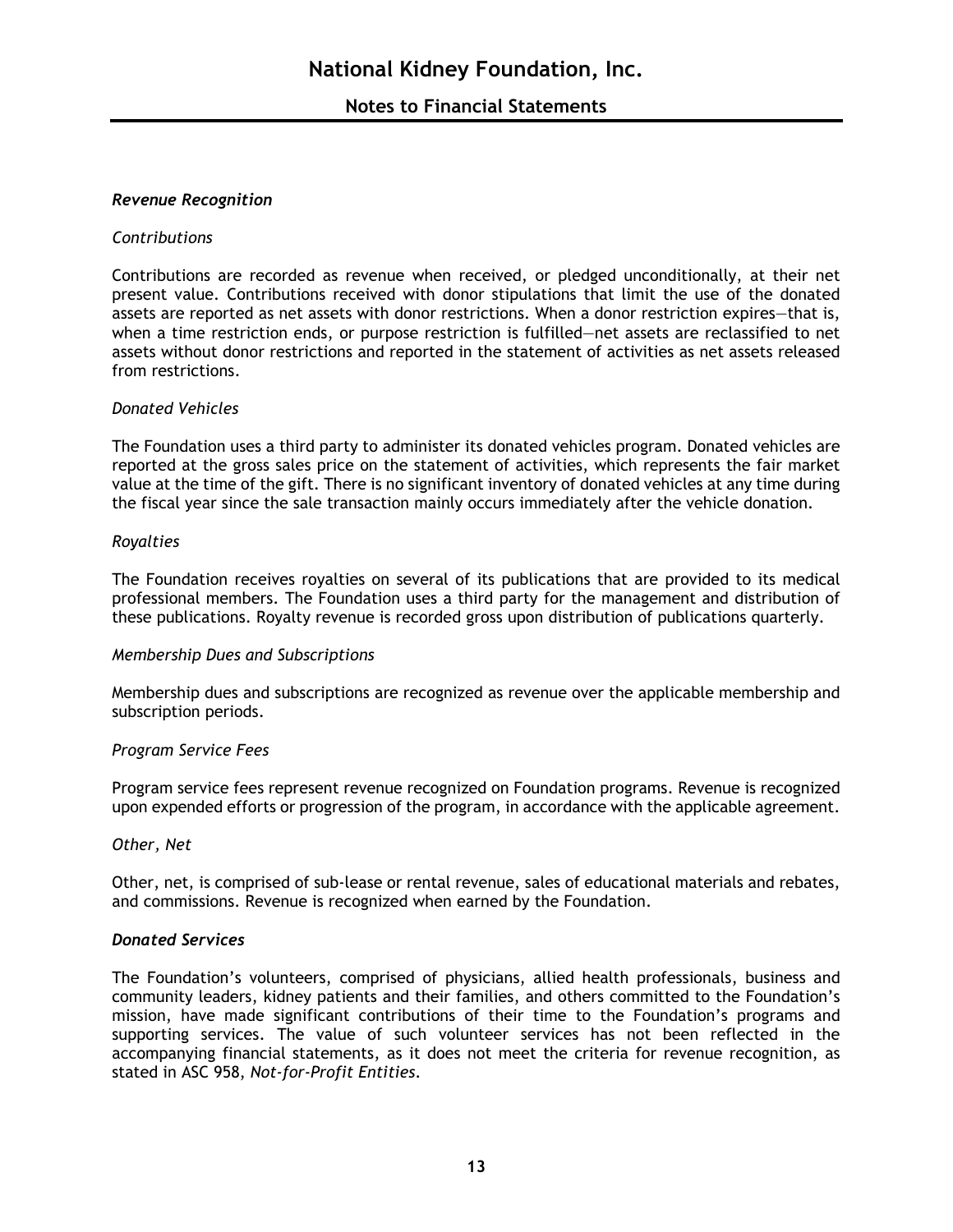#### *Components of Program Services*

#### *Research*

The Foundation sponsors research in the form of grants and scientific conferences, which seeks to answer key questions relating to kidney disease. Grants are provided for studies aimed at finding treatments or to prevent kidney disease, as well as to improve the quality of life and long-term outlook for people with chronic kidney disease. Scientific conferences bring together experts to address the clinical importance of emerging science related to specific issues and controversies in kidney disease.

#### *Public Health Education*

The Foundation's public health education efforts strive to teach the public about kidney-related issues, such as causes of kidney disease and the importance of early detection. These efforts are made through the Foundation's legislative efforts, disbursement of educational brochures to the public, the Your Kidneys and You educational program, the Big Ask Big Give program, online health guides on the Foundation's website, and awareness through media outreach.

#### *Professional Education*

The Foundation's program provides medical and health care professionals with tools needed to provide optimum patient care, as well as to meet professional licensing requirements. Products provided include toolkits, best practices, evidence-based practice guidelines, medical journals, continuing education webinars, and professional education conferences.

#### *Patient Services*

The patient services programs include initiatives to improve patients' health and quality of life. Programs include free screening for individuals at risk through the Kidney Early Evaluation Program (KEEP Healthy), newsletters and a magazine, patient empowerment programs, the NKF Cares Help Line, and NKF Peers program.

#### *Community Services and Assistance to Affiliates*

The Foundation conducts free screening for individuals at risk through the KEEP Healthy program, develops plans to improve community health practices, and conducts rehabilitation programs. In addition, the Foundation provides consultation, guidance, training, and leadership to its Affiliates.

#### *Functional Allocation of Expenses*

The majority of expenses can generally be directly identified with the program or supporting services to which they relate and are allocated accordingly. Other expenses have been allocated among program and supporting service classifications primarily on the basis of the employees' time allocations.

#### *Income Taxes*

The Foundation is a not-for-profit voluntary health agency, as described in Section 501(c)(3) of the Internal Revenue Code (the Code). The Foundation is exempt from federal income taxes under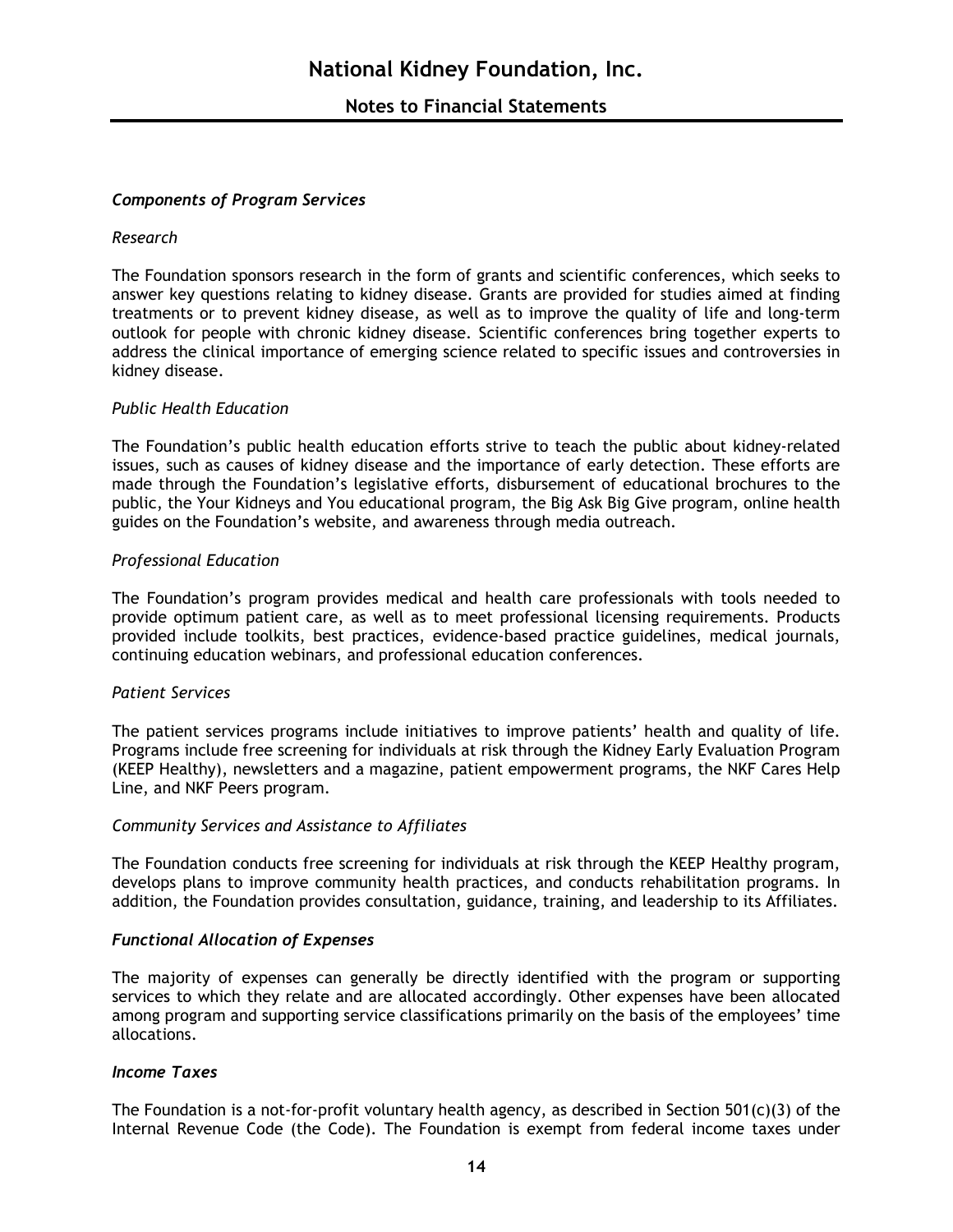# **Notes to Financial Statements**

Section 501(a) of the Code and has been classified as a publicly supported charitable organization under Section 509(a)(1) of the Code. The Foundation also is exempt from New York State and City income taxes. Contributions to the Foundation are deductible for income tax purposes to the maximum extent allowed under the Code. There was no unrelated business income tax payable for the years ended March 31, 2020 and 2019.

The Foundation has not taken an uncertain tax position that would require provision of a liability under ASC 740, *Income Taxes*. Under ASC 740, an organization must recognize the financial statement effects of a tax position taken for tax return purposes when it is more likely than not that the position will be sustained upon examination by a taxing authority. The Foundation does not believe there are any material uncertain tax positions and, accordingly, it will not recognize the financial statement effects for unrecognized tax positions for the years ended March 31, 2020 and 2019. The Foundation has filed for, and received, income tax exemptions in the jurisdictions where it is required to do so. Additionally, the Foundation has filed IRS Form 990, as required, and all other applicable returns in jurisdictions when it is required. For the years ended March 31, 2020 and 2019, there were no interest or penalties recorded or included in the financial statements.

## *Endowment Funds*

The Foundation's endowment funds consist of investments that are restricted in perpetuity. The Foundation follows the requirements of the New York Prudent Management of Institutional Funds Act (NYPMIFA) as they relate to its contributions restricted in perpetuity and related net assets, effective upon New York State's enactment of the legislation in September 2010.

The following applies to the endowment fund:

## *Interpretation of Relevant Law*

The Finance Committee of the Board of Directors of the Foundation has interpreted NYPMIFA as requiring the preservation of the fair value of the original gift as of the gift date of the donorrestricted endowment funds absent explicit donor stipulations to the contrary. As a result of the interpretation, the Foundation classifies as net assets with donor restrictions: (a) the original value of the gifts donated to the endowment fund, (b) the original value of subsequent gifts to the endowment fund, and (c) accumulations to the endowment fund made in accordance with the direction of the applicable donor gift instrument at the time the accumulation is added to the fund. Further, when reviewing its donor restricted endowment funds, the Foundation considers a fund to be underwater if the fair value of the fund is less than the sum of (a) the original value of initial and subsequent gift amounts donated to the fund and (b) any accumulations to the fund that are required to be maintained in perpetuity in accordance with the direction of the applicable donor gift instrument. The investment income earned on the accumulations to the endowment fund is classified as net assets with donor restrictions until appropriated, in accordance with the Foundation's spending policy.

## *Underwater Endowment Funds*

From time to time, the fair value of assets associated with individual donor-restricted endowment funds may fall below the level that the donor or NYPMIFA requires the Foundation to retain as a fund of perpetual duration. Deficiencies of this nature exist in one donor-restricted endowment fund, which had an original gift value of \$2,225,166, a current fair value of \$1,954,555 and \$2,183,332, and a deficiency of \$270,611 and \$41,834 as of March 31, 2020 and 2019, respectively.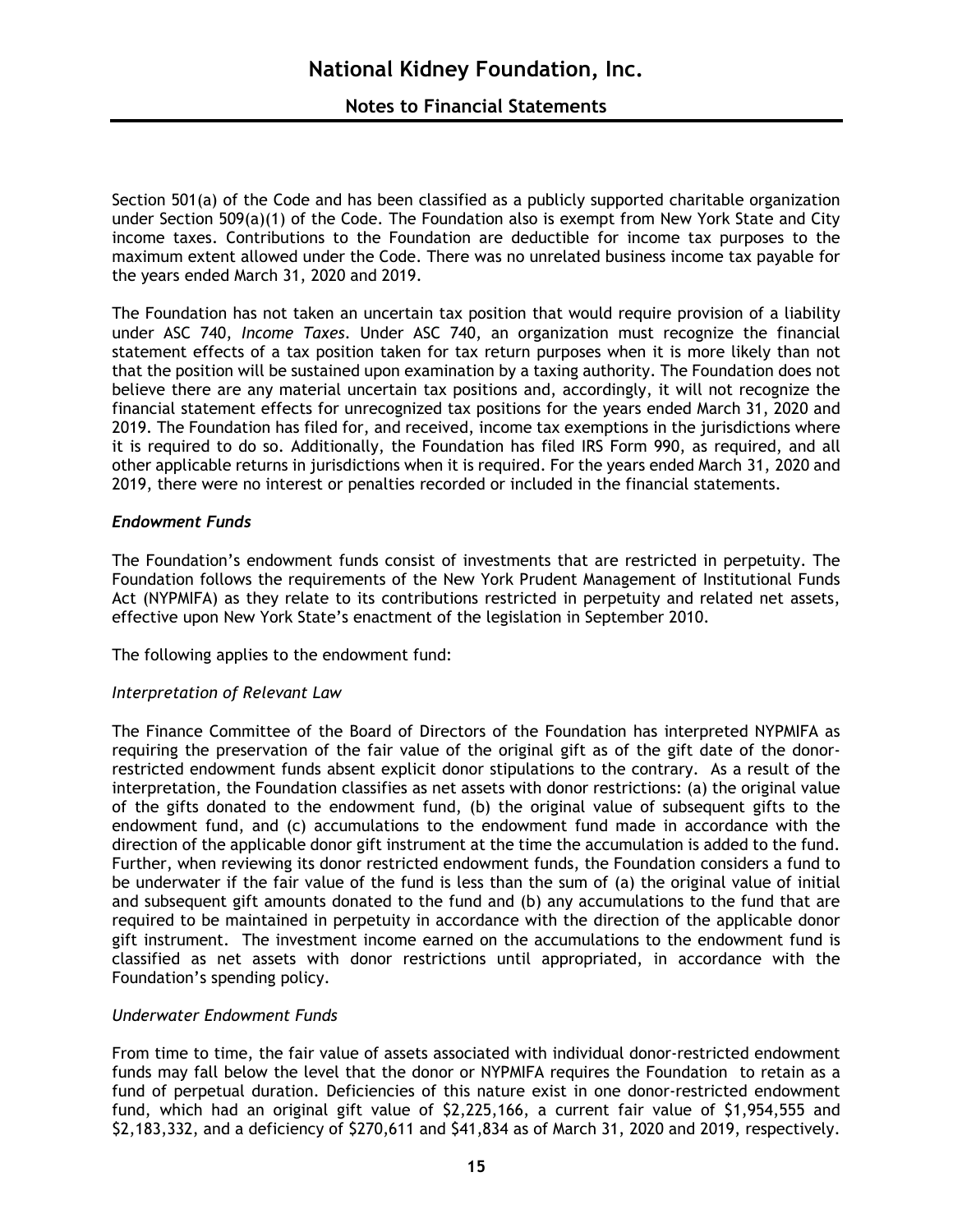# **Notes to Financial Statements**

These deficiencies resulted from unfavorable market fluctuations that occurred for the year ended March 31, 2020 and 2019. Additionally, see Notes 8 and 14 of the financial statements.

## *Investment and Spending Policies*

The Foundation has adopted investment and spending policies for endowment assets that attempt to provide a stream of returns that would be utilized to fund various programs while seeking to maintain the purchasing power of the endowment assets. Endowment assets include those assets of donor-restricted funds that the Foundation must hold in perpetuity. The Foundation's long-term strategy is to target diversified asset allocation that includes both equity and fixed-income securities.

As of March 31, 2020 and 2019, the Foundation may appropriate endowment investment returns for distribution each year up to 5% of the ending market value of the endowment fund over the previous three years, and considers the following factors in making a determination to appropriate or accumulate donor-restricted endowment funds:

- The duration and preservation of the funds
- Availability of other funding sources
- General economic conditions
- The possible effect of inflation and deflation
- The expected total return from income and the appreciation/depreciation of investments
- Purposes of the donor-restricted endowment fund

## *Use of Estimates*

The preparation of financial statements in conformity with U.S. GAAP requires management to make estimates and assumptions that affect the reported amounts of assets and liabilities and disclosure of contingent assets and liabilities at the date of the financial statements and the reported amounts of revenues and expenses during the reporting period. Actual results could differ from those estimates.

## *Recently Issued but Not Yet Adopted Accounting Pronouncements*

## *Revenue from Contracts with Customers (Topic 606)*

In May 2014, the FASB issued Accounting Standards Update (ASU) 2014-09, *Revenue from Contracts with Customers (Topic 606)*, which is a comprehensive new revenue recognition standard that will supersede existing revenue recognition guidance. The core principle of the guidance is that an entity should recognize revenue to depict the transfer of promised goods or services to customers in an amount that reflects the consideration to which the entity expects to be entitled in exchange for those goods or services. The FASB issued ASU 2020-05 that deferred the effective date for the Foundation until annual periods beginning after December 15, 2019. Earlier adoption is permitted, subject to certain limitations. The amendments in this update are required to be applied retrospectively to each prior reporting period presented or with the cumulative effect being recognized at the date of initial application. Management is currently evaluating the impact of this ASU on its financial statements.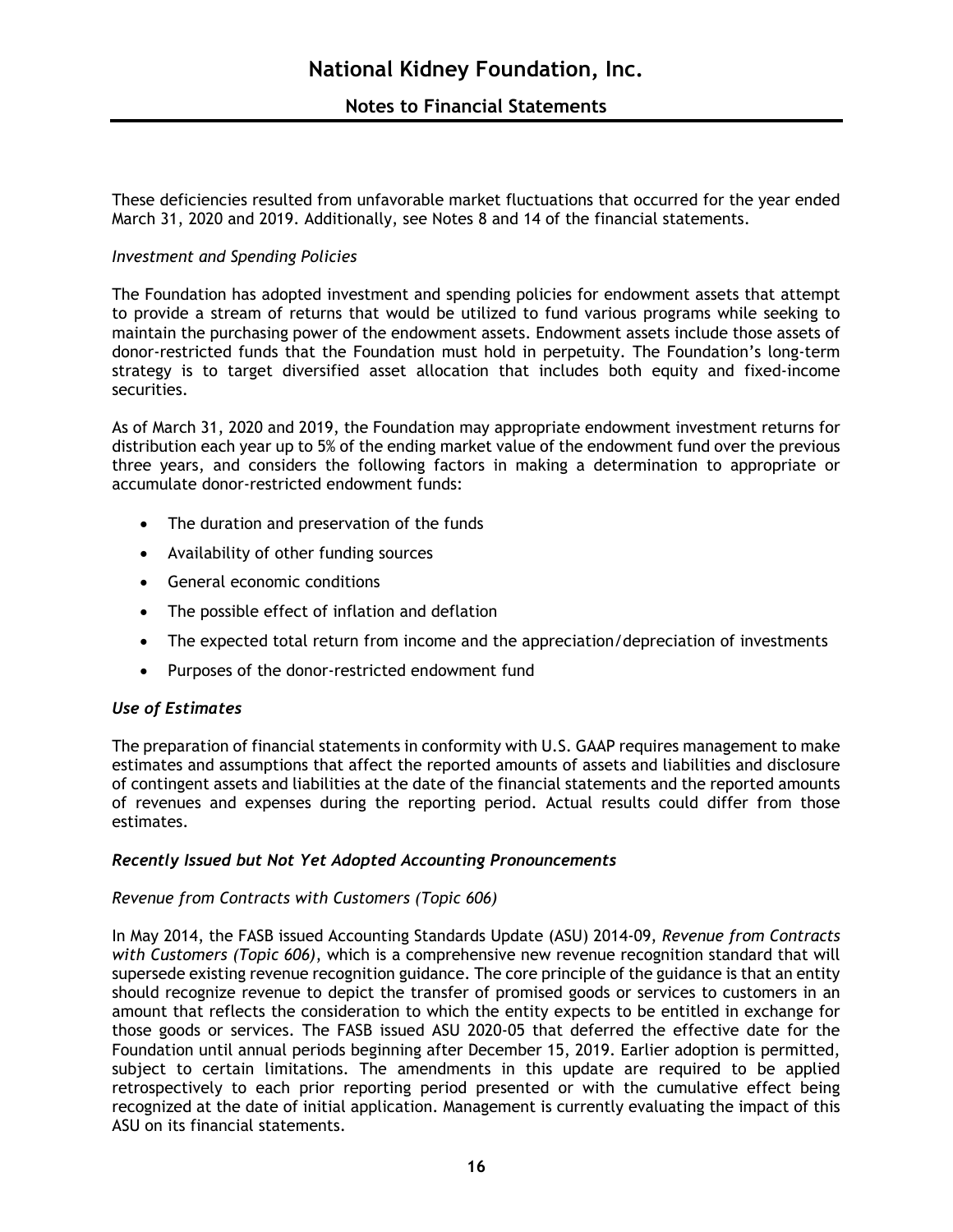# *Accounting for Leases (Topic 842)*

In February 2016, the FASB issued ASU 2016-02, *Leases (Topic 842)*, to increase transparency and comparability among organizations by recognizing lease assets and lease liabilities on the statement of financial position and disclosing key information about leasing arrangements for lessees and lessors. The new standard applies a right-of-use model that requires, for all leases with a lease term of more than 12 months, an asset representing its right to use the underlying asset for the lease term and a liability to make lease payments to be recorded. The FASB issued ASU 2020-05 that deferred the effective date for the Foundation until annual periods beginning after December 15, 2021, with early adoption permitted. Management is currently evaluating the impact of this ASU on its financial statements.

## *Reclassifications*

Certain amounts in the 2019 financial statements have been reclassified to conform to the 2020 presentation. The reclassifications have no effect on the net assets or operating results of the prior year.

# **3. Liquidity and Availability of Resources**

| Year ended March 31,                                                                                                                                                               | 2020                                          | 2019                                     |
|------------------------------------------------------------------------------------------------------------------------------------------------------------------------------------|-----------------------------------------------|------------------------------------------|
| Cash and cash equivalents<br>Investments, at fair value<br>Investments held under split-interest agreements<br>Due from Affiliates, principally share of Affiliate                 | \$<br>6,243,210<br>Ş<br>10,609,410<br>120,975 | 4,873,808<br>9,108,216<br>138,513        |
| contributions<br>Other receivables, net                                                                                                                                            | 172,945<br>1,574,262                          | 446,131<br>1,546,645                     |
| <b>Total Current Assets</b>                                                                                                                                                        | 18,720,802                                    | 16,113,313                               |
| Less:<br>Contractual or donor-imposed restrictions:<br>Donor-imposed restrictions - purpose<br>Investments held in annuity trust<br>Board designations - operating investment fund | (2, 312, 301)<br>(77, 161)<br>(713, 058)      | (3, 287, 660)<br>(97,066)<br>(1,000,000) |
| Total Financial Assets Available to Meet Cash Needs for<br><b>General Expenditure Within One Year</b>                                                                              | 15,618,282                                    | 11,728,587                               |

The Foundation's financial assets available within one year of the balance sheet date for general expenditure are as follows:

As part of the Foundation's liquidity management, the Foundation has a policy to structure its financial assets to be available as its general expenditures, liabilities, and other obligations come due. In addition, the Foundation invests cash in excess of monthly requirements in short-term investments. To help manage unanticipated liquidity needs, the Foundation has a committed line of credit in the amount of \$4 million, which it could draw upon.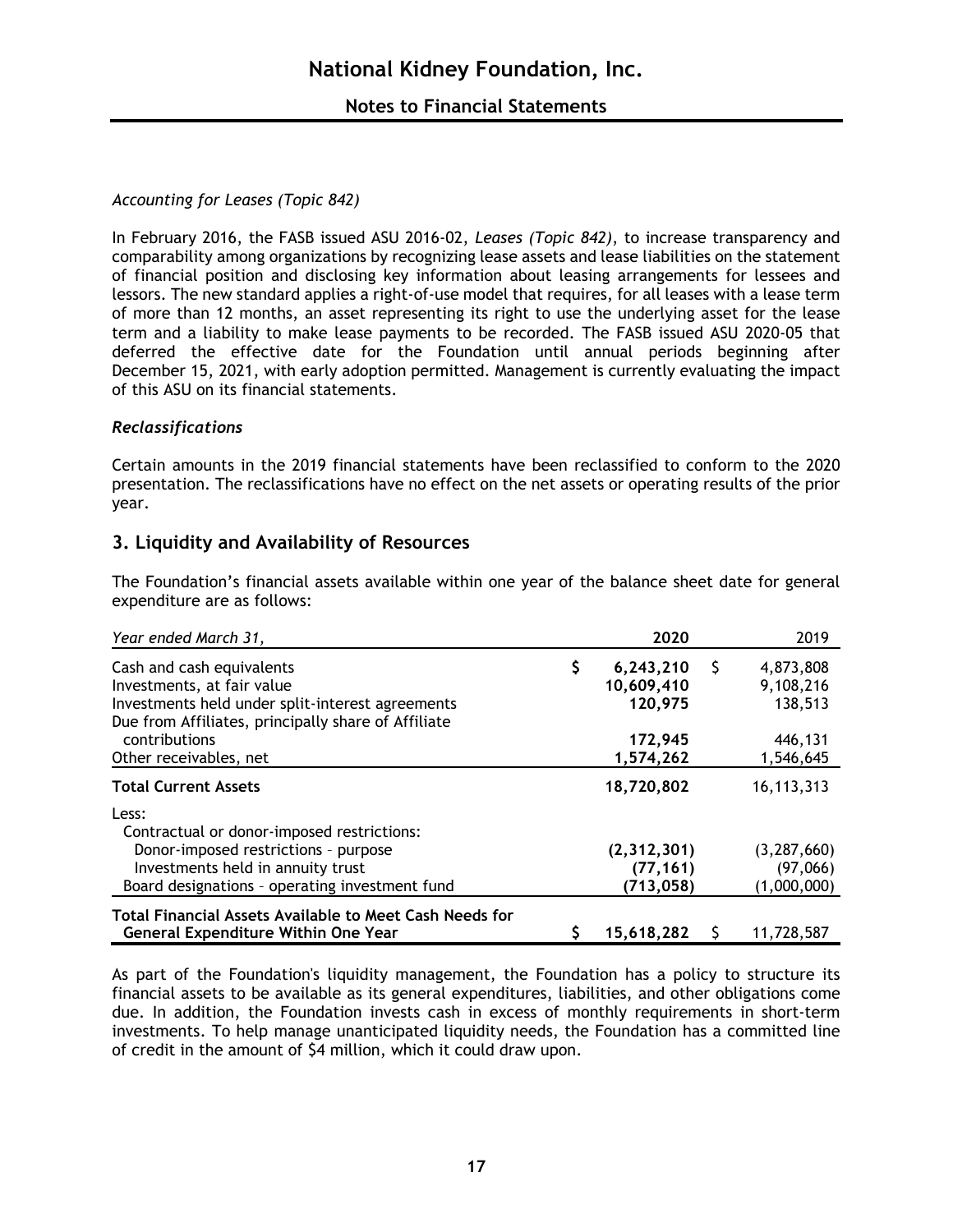# **4. Fair Value Measurements**

The following tables present the financial instruments by caption on the balance sheet, within the ASC 820 valuation hierarchy defined in Note 2 above:

|                                                                                                                                                                                                                     | Assets at Fair Value                           |   |                |                                            |       |                                                                          |
|---------------------------------------------------------------------------------------------------------------------------------------------------------------------------------------------------------------------|------------------------------------------------|---|----------------|--------------------------------------------|-------|--------------------------------------------------------------------------|
|                                                                                                                                                                                                                     | Level 1                                        |   | Level 2        | Level 3                                    | Total |                                                                          |
| Cash and cash equivalents<br>Equity securities<br>Fixed income - bonds<br>Publicly traded mutual funds<br>Private equity - interest in<br>realty holding corporation<br>Beneficial interest in a<br>perpetual trust | 1,936,932<br>1,536,581<br>252,422<br>9,107,524 | S | $\blacksquare$ | ۰<br>٠<br>٠<br>۰<br>1,610,000<br>1,954,555 |       | 1,936,932<br>1,536,581<br>252,422<br>9,107,524<br>1,610,000<br>1,954,555 |
| <b>Total Investments</b>                                                                                                                                                                                            | 12,833,459                                     |   |                | 3,564,555                                  |       | 16,398,014                                                               |

#### *March 31, 2019*

|                                                                                                                                                                                                                     | Assets at Fair Value                                             |   |                |                                                                   |                                                                          |
|---------------------------------------------------------------------------------------------------------------------------------------------------------------------------------------------------------------------|------------------------------------------------------------------|---|----------------|-------------------------------------------------------------------|--------------------------------------------------------------------------|
|                                                                                                                                                                                                                     | Level 1                                                          |   | Level 2        | Level 3                                                           | Total                                                                    |
| Cash and cash equivalents<br>Equity securities<br>Fixed income - bonds<br>Publicly traded mutual funds<br>Private equity - interest in<br>realty holding corporation<br>Beneficial interest in a<br>perpetual trust | 2,142,460<br>1,553,303<br>760,846<br>7,100,036<br>$\blacksquare$ | Ş | $\blacksquare$ | $\overline{\phantom{a}}$<br>٠<br>٠<br>٠<br>1,166,738<br>2,183,332 | 2,142,460<br>1,553,303<br>760,846<br>7,100,036<br>1,166,738<br>2,183,332 |
| <b>Total Investments</b>                                                                                                                                                                                            | 11,556,645                                                       |   |                | 3,350,070                                                         | 14,906,715                                                               |

Included in the table above are assets held under split-interest agreements in the amount of \$435,996 and \$469,353 as of March 31, 2020 and 2019, respectively.

The Foundation's holdings in equity securities and publicly traded mutual funds consist principally of debt and equity securities carried at their aggregate market value, which is determined by quoted market prices. Each of the above investments can be liquidated daily.

The Foundation invests in various investment securities that are exposed to various risks, such as interest rate, market, and credit risks. Due to the level of risk associated with certain investment securities, it is at least reasonably possible that changes in the values of investment securities will occur in the near term and that such changes could materially affect the amounts reported in the accompanying balance sheet.

In 2018, the Foundation received a bequest from a trust that included a 20% interest in a realty holding corporation. The investment is accounted for using the fair market value method of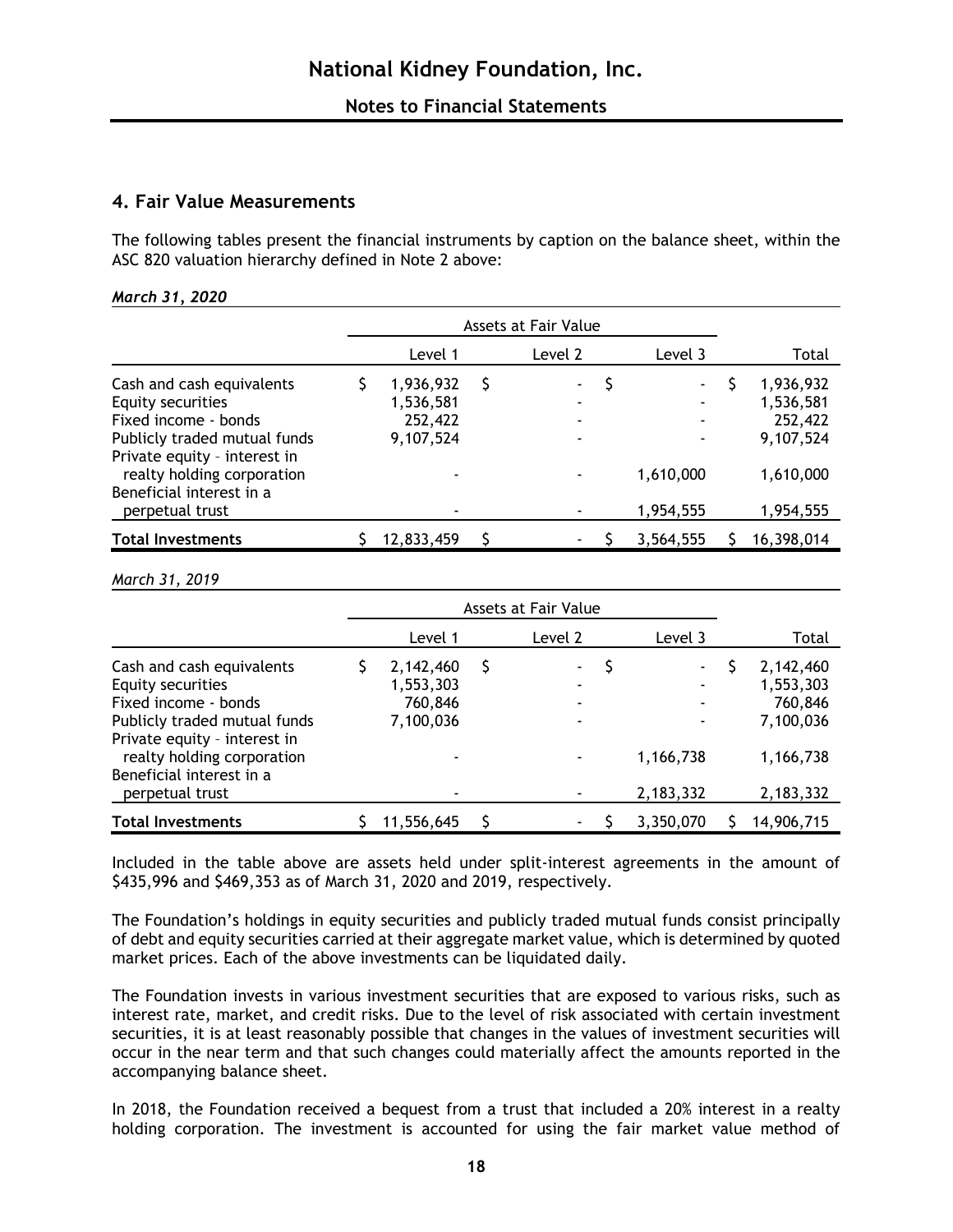# **Notes to Financial Statements**

accounting. As of March 31, 2020 and 2019, the Foundation's interest in the private company had an estimated value of \$2,110,000 and \$1,166,738, respectively. Due to the coronavirus pandemic (the COVID-19 outbreak), the Foundation recorded a reserve of \$500,000 as of the year ended March 31, 2020.

As of March 31, 2020, the Foundation's financial assets measured at fair value on a recurring basis using significant unobservable inputs (Level 3) represent the fair value of the Foundation's beneficial interest in a perpetual trust of \$1,954,555 and their interest in the private equity realty holding corporation. There currently is no market in which beneficial interests in trusts or the private equity holding trade; therefore, no observable exit price exists for either investment. The Foundation cannot make any investment decisions regarding the assets held by the trusts or the private equity realty holding corporation.

The following table represents the reconciliations of the beginning and ending balances of the Foundation's financial assets measured at fair value on a recurring basis using significant unobservable inputs:

| Description                                                                          | Balance,<br>Investment<br>April 1, 2019<br>Contributions<br><b>Releases</b><br>Income (Loss) |           |    |                           |   |    | Reserve       | Balance,<br>March 31, 2020 |                |    |                          |                            |
|--------------------------------------------------------------------------------------|----------------------------------------------------------------------------------------------|-----------|----|---------------------------|---|----|---------------|----------------------------|----------------|----|--------------------------|----------------------------|
| Beneficial interest<br>in a perpetual<br>trust<br>Private equity -<br>realty holding | S.                                                                                           | 2,183,332 | \$ | 77,518                    |   | \$ | (77, 518)     | S.                         | (228, 777)     | \$ | $\overline{\phantom{a}}$ | \$<br>1,954,555            |
| corporation                                                                          |                                                                                              | 1,166,738 |    | 173,000                   |   |    | (173,000)     |                            | 943,262        |    | (500,000)                | 1,610,000                  |
|                                                                                      |                                                                                              | 3,350,070 | S  | 250,518                   |   | S  | (250, 518)    |                            | 714,485        |    | (500,000)                | 3,564,555                  |
| Description                                                                          |                                                                                              |           |    | Balance,<br>April 1, 2018 |   |    | Contributions |                            | Releases       |    | Investment<br>Loss       | Balance,<br>March 31, 2019 |
| Beneficial interest in a<br>perpetual trust<br>Private equity -                      |                                                                                              | \$        |    | 2,225,166 \$              |   |    | 76,208 \$     |                            | $(76, 208)$ \$ |    | $(41, 834)$ \$           | 2,183,332                  |
| realty holding corporation                                                           |                                                                                              |           |    | 1,166,738                 |   |    | 184,000       |                            | (184,000)      |    |                          | 1,166,738                  |
|                                                                                      |                                                                                              |           |    | 3,391,904                 | S |    | 260,208       |                            | (260, 208)     | S. | (41, 834)                | 3,350,070                  |

As of March 31, 2020 and 2019, there were no unfunded commitments nor transfers between levels.

# **5. Other Receivables**

Other receivables are as follows:

| March 31,                                                                         | 2020      | 2019      |
|-----------------------------------------------------------------------------------|-----------|-----------|
| Pledges receivable, net<br>Beneficial interest in charitable remainder trusts and | 21.463 S  | 47,165    |
| estates                                                                           | 57,466    | 350,723   |
| Contractual grants and miscellaneous receivables                                  | 1,505,347 | 1,168,349 |
|                                                                                   | 1,584,276 | 1,566,237 |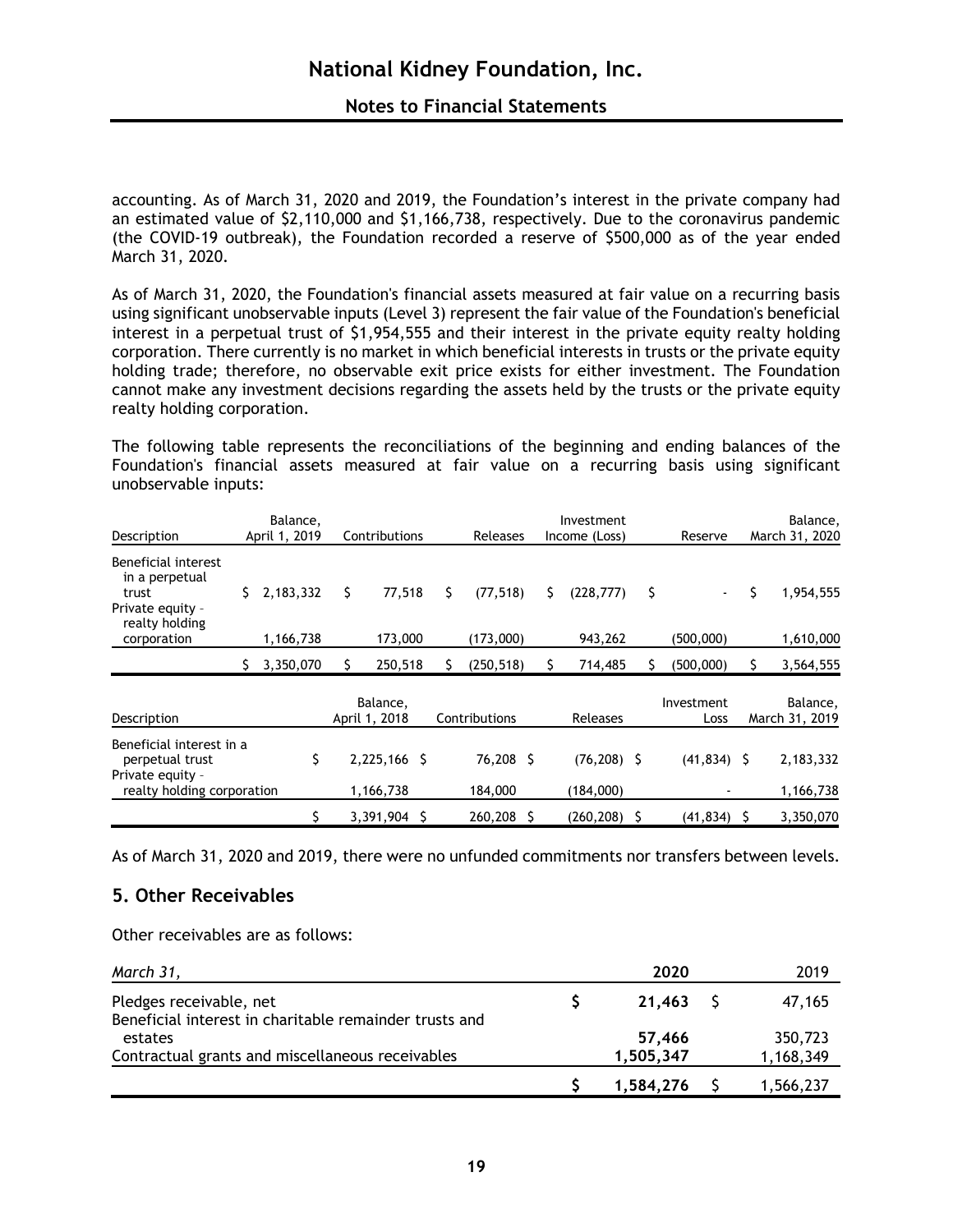# **Notes to Financial Statements**

Included in other receivables are pledges receivable, which represent unconditional promises to give. Pledges receivable are reported at their net present value calculated using a discount rate equal to the risk-free interest rate, which is the U.S. Treasury note interest rate in effect at the time the pledges are made and equal in duration to the length of time that the pledge is expected to be paid over.

The following represents future payments due:

| March 31,                            | 2020             | 2019             |
|--------------------------------------|------------------|------------------|
| Within one year<br>Two to five years | 11,449<br>10,040 | 27,687<br>20,040 |
| Discount to present value            | (26)             | (562)            |
|                                      | 21,463           | 47,165           |

The discount rates used to calculate present value varied from 0.23% to 0.55% and 2.21% to 2.40% for the years ended March 31, 2020 and 2019, respectively.

# **6. Fixed Assets**

Fixed assets, net, consisted of the following:

| March 31,                                                                           | 2020                            | 2019                            |
|-------------------------------------------------------------------------------------|---------------------------------|---------------------------------|
| Property, furniture and equipment<br>Leasehold improvements<br>Capitalized software | 2,603,083<br>806,541<br>374,588 | 2,486,657<br>498,978<br>374,588 |
|                                                                                     | 3,784,212                       | 3,360,223                       |
| Less: accumulated depreciation and amortization                                     | (3, 140, 169)                   | (3,011,777)                     |
|                                                                                     | 644,043                         | 348,446                         |

Depreciation and amortization expense for the years ended March 31, 2020 and 2019 was \$128,392 and \$122,008, respectively.

# **7. Split-Interest Agreements**

The Foundation receives contributions under charitable gift annuities. The Foundation has segregated these assets as separate and distinct funds, independent from other funds and not to be applied to payment of the debts and obligations of the Foundation or any other purpose other than annuity benefits specified in the agreements. In addition, this portfolio of assets meets all requirements concerning permissible investments and mandated reserves, as required by law. The Foundation agrees to pay a stated return annually to the beneficiaries as long as they live, after which time the remaining assets are available for unrestricted use by the Foundation.

As of March 31, 2020 and 2019, the total assets held under split-interest agreements were \$435,996 and \$469,353, respectively, at fair value. The actuarial present value, which approximates fair value, of the Foundation's payable to beneficiaries was \$358,835 and \$372,287 as of March 31, 2020 and 2019, respectively, and was calculated using interest rates ranging from 1.2% to 7.4%.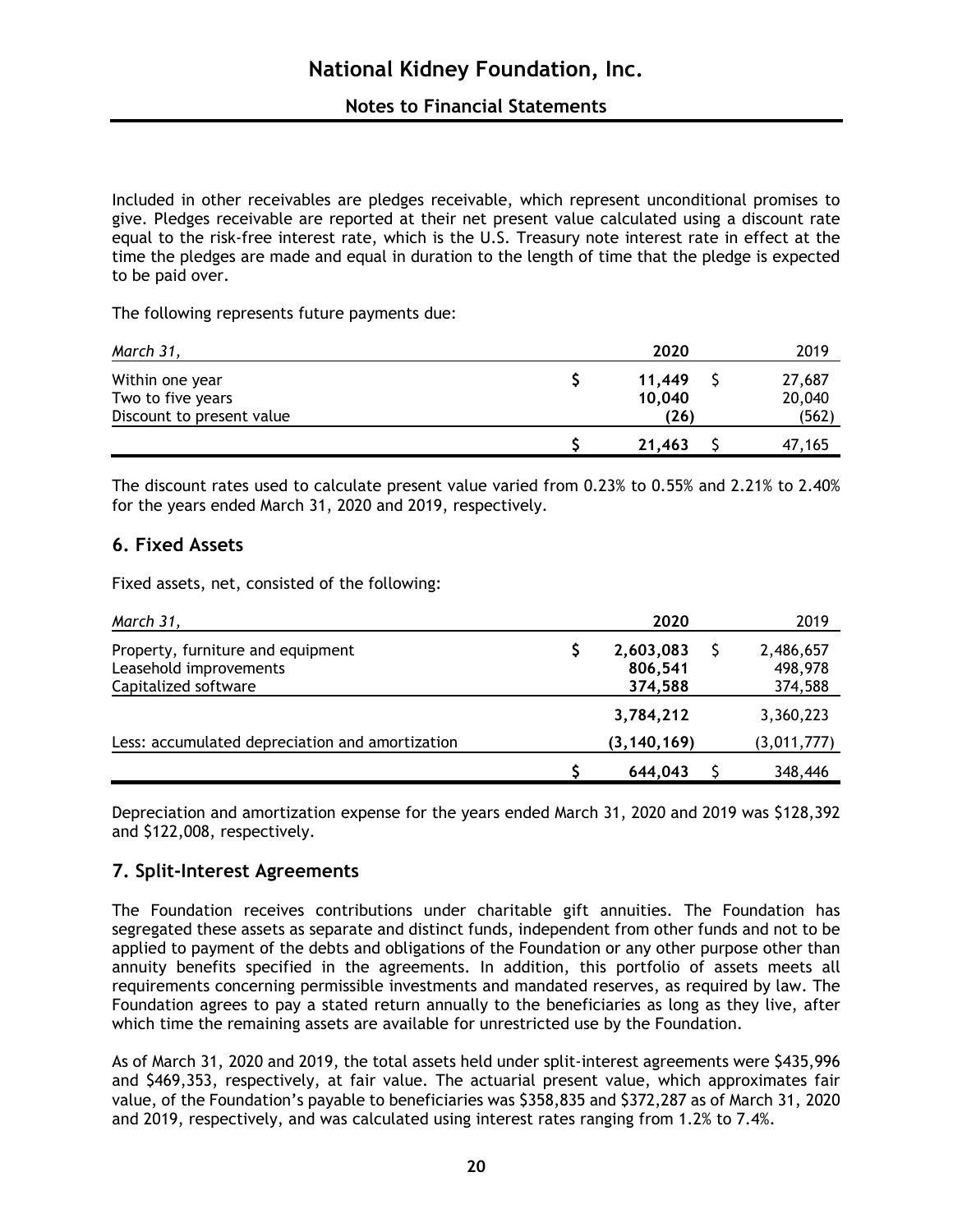# **8. Beneficial Interest in a Perpetual Trust**

The Foundation is a beneficiary of a trust created by a donor, the assets of which are not in the possession or management control of the Foundation. The Foundation has legally enforceable rights and claims to such assets, including the right to income from the trust. Net unrealized gains (loss) related to the beneficial interest are reported as a change in net assets with donor restrictions, restricted in perpetuity, based on explicit donor stipulations.

The Foundation will receive quarterly income distributions for a period of 50 years, which began December 25, 2003, from the trust. The income is reported as part of investment (loss) income, net in the statement of activities. During the year ended March 31, 2020 and 2019, the value of the beneficial interest decreased by \$228,777 and \$41,834, respectively. The Foundation expects to receive 5% of the market value of trust assets each year thereafter until December 25, 2053. The quarterly distributions received are to be used at the discretion of the Foundation and, therefore, are recorded as income under net assets without donor restrictions when received.

# **9. Deferred Income**

Deferred income is as follows:

| March 31,                                                                          | 2020                            | 2019                            |
|------------------------------------------------------------------------------------|---------------------------------|---------------------------------|
| Foundation programs and projects<br>Membership and subscriptions<br>Special events | 6,748,469<br>562,341<br>737,251 | 4,584,741<br>620,595<br>838,223 |
|                                                                                    | 8,048,061                       | 6,043,559                       |

# **10. Line of Credit**

The Foundation has a line of credit with a financial institution of up to \$4,000,000. For the fiscal years ended March 31, 2020 and 2019, interest was charged monthly on the outstanding balance at the one-month London Interbank Offered Rate plus an interest spread of 1.25% per annum. The line of credit is secured by the Foundation's investments. As of March 31, 2020 and 2019, the Foundation did not have an outstanding balance. The line of credit matures on October 31, 2020, at which time all outstanding principal and interest amounts will be due and payable.

# **11. Retirement/Savings Plans**

# *403(b) Plan*

The Foundation has a contributory retirement/savings plan that covers substantially all full-time employees who meet certain age and service requirements. Under the terms of the plan, contributions are made under Section 403(b) of the Code and are invested, at the discretion of the plan participant, in one or more of the investment vehicles available under the plan. Pension expense for the years ended March 31, 2020 and 2019 amounted to approximately \$467,000 and \$343,000, respectively.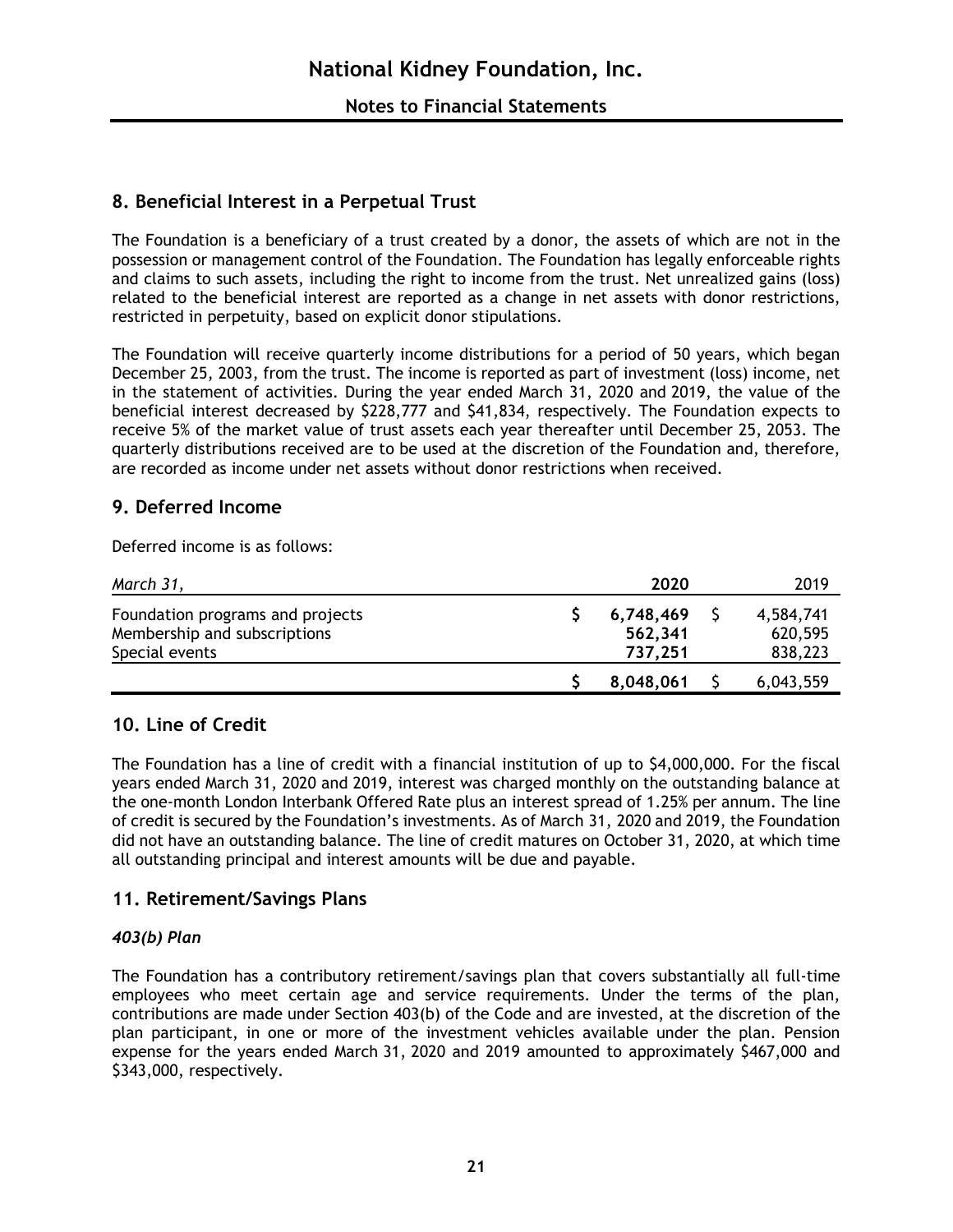# *457(f) Plan*

The Foundation has a Section 457(f) Senior Staff Flexible Benefit Plan (the Plan) that provides senior management employees with a benefit allowance contributed by the Foundation, which can be used for various benefit options, including a capital accumulation account. At March 31, 2020, the Plan was fully funded, and the Foundation did not incur any benefit expense for the current fiscal year. The fully funded liability related to the Plan amounted to approximately \$130,000 and \$143,000 at March 31, 2020 and 2019, respectively, and is included in accrued compensation in the accompanying balance sheet. This liability is fully funded by investments held in the Foundation's portfolio.

# **12. Commitments**

# *Operating Leases*

The Foundation occupies premises under non-cancelable operating leases with expiration dates that range between fiscal years 2020 through 2031. Under the terms of these operating leases, rental payments increase annually. However, for financial statement purposes, rent expense is recorded on the straight-line basis over the term of the lease. The difference between rental payments made under the lease and rent expense calculated on the straight-line basis is recorded as deferred rent.

Rent expense was \$2,363,312 and \$2,423,898 for the years ended March 31, 2020 and 2019, respectively.

Future minimum lease payments are as follows:

*Year ending March 31,* 

| 2021<br>2022<br>2023<br>2024 | \$<br>1,868,019<br>1,670,036<br>1,352,746<br>1,343,350 |
|------------------------------|--------------------------------------------------------|
| 2025<br>Thereafter           | 1,375,759<br>8,654,995                                 |
|                              | 16,264,905                                             |

## *Awards and Grants*

As of March 31, 2020, the Foundation has entered into conditional multi-year research grant commitments. The Foundation recognizes as expense the portion of the research grant award that becomes unconditional during the fiscal period. The Foundation has expensed research grants of \$1,089,336 and \$741,207 during the years ended March 31, 2020 and 2019, respectively.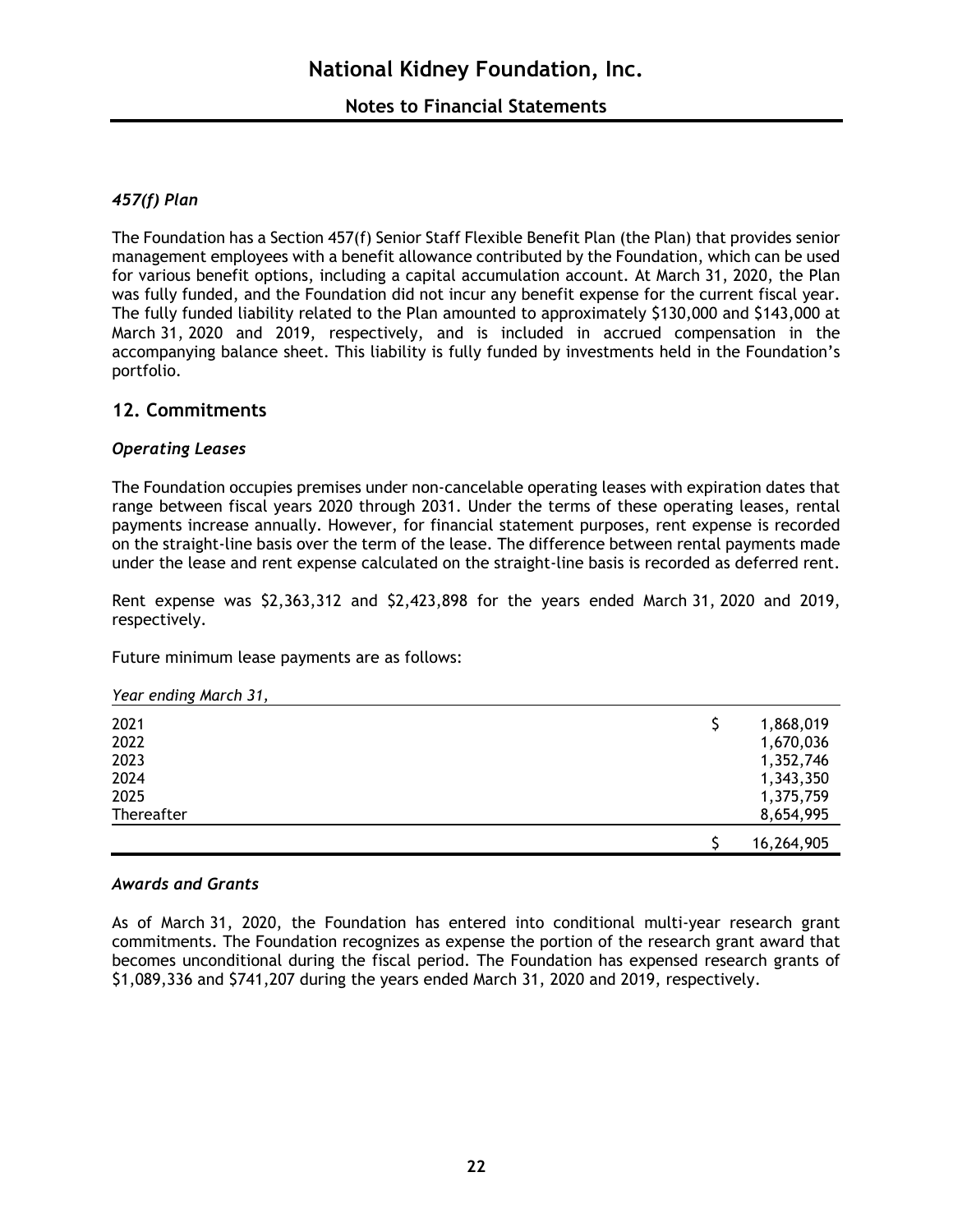# **13. Net Assets Without Donor Restrictions**

Net assets without donor restrictions are available as follows:

| March 31,                                                         | 2020                 | 2019                   |
|-------------------------------------------------------------------|----------------------|------------------------|
| Designated by the Board for operating investments<br>Undesignated | 713.058<br>5.586.847 | 1,000,000<br>3,774,740 |
|                                                                   | \$6,299,905          | 4,774,740              |

The Foundation has designated a portion of its without donor restriction resources to be invested for long-term appreciation and current income but remain available and may be spent at the discretion of the Board. In 2020, Board designated net assets amounting to \$286,942 was approved by the Board for release.

# **14. Net Assets with Donor Restrictions**

Net assets with donor restrictions are restricted for the following purposes, as follows:

| March 31,                                                                                                                                                                                                         | 2020                                                                                   | 2019                                                                                  |
|-------------------------------------------------------------------------------------------------------------------------------------------------------------------------------------------------------------------|----------------------------------------------------------------------------------------|---------------------------------------------------------------------------------------|
| Restricted for a specific purpose:<br>Young investigators and clinical scientists research<br>Other research<br>Other programs                                                                                    | \$<br>\$<br>1,497,188<br>565,226<br>670,087                                            | 1,628,188<br>1,372,509<br>620,965                                                     |
| <b>Total Restricted for a Specific Purpose</b>                                                                                                                                                                    | 2,732,501                                                                              | 3,621,662                                                                             |
| Restricted in perpetuity:<br>Enuresis research<br>Other research<br><b>Patient services</b><br>Community services<br>Professional education<br>Public education<br>Undesignated programs<br>Underwater endowments | 174,237<br>800,723<br>139,692<br>90,680<br>11,929<br>97,872<br>2,658,837<br>(270, 611) | 174,237<br>800,723<br>139,692<br>90,680<br>11,929<br>97,872<br>2,658,837<br>(41, 834) |
| <b>Total Restricted in Perpetuity</b>                                                                                                                                                                             | 3,703,359                                                                              | 3,932,136                                                                             |
|                                                                                                                                                                                                                   | 6,435,860<br>S                                                                         | 7,553,798                                                                             |

Net assets with donor restrictions were released from donor restrictions by incurring expenses satisfying the restricted purpose, as follows:

| Year ended March 31,                                                                     | 2020                          | 2019                          |
|------------------------------------------------------------------------------------------|-------------------------------|-------------------------------|
| Young investigators and clinical scientists research<br>Other research<br>Other programs | 131.000<br>255,906<br>576.143 | 112,447<br>108,478<br>687,630 |
|                                                                                          | 963.049                       | 908,555                       |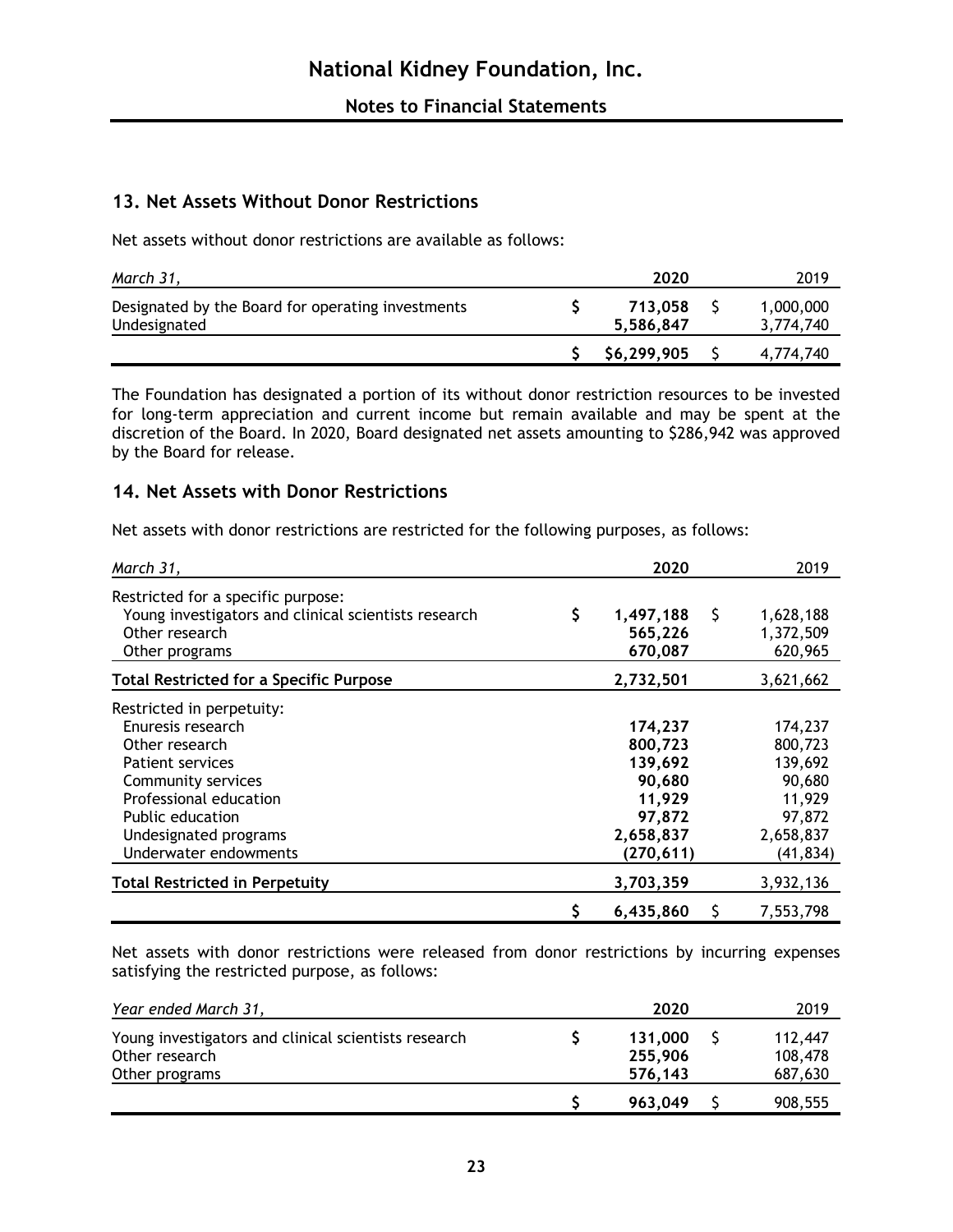# **15. Endowments**

The following table represents the endowment investment composition by type of fund:

| March 31,                                            | 2020                 | 2019                 |
|------------------------------------------------------|----------------------|----------------------|
| Cash and cash equivalents<br>Equity securities       | 215,210<br>2,268,143 | 178,779<br>2,571,456 |
| Fixed income - bonds<br>Publicly traded mutual funds | 781,019<br>438,987   | 758,441<br>423,460   |
|                                                      | 3,703,359            | 3,932,136            |

Changes in endowment net assets consisted of the following:

#### *Year ended March 31, 2020*

| Restricted in<br>Perpetuity               | Total                                 |
|-------------------------------------------|---------------------------------------|
| 3,932,136<br>(228, 777)<br>$\blacksquare$ | 4,226,286<br>(239, 355)<br>(228, 777) |
| 3,703,359                                 | 3,758,154                             |
|                                           |                                       |

## *Year ended March 31, 2019*

|                                                                                                                          | Restricted for a<br>Specific Purpose | Restricted in<br>Perpetuity | Total                             |
|--------------------------------------------------------------------------------------------------------------------------|--------------------------------------|-----------------------------|-----------------------------------|
| Endowment Net Assets, beginning of year<br>Investment income<br>Underwater loss<br>Appropriation of endowment assets for | 285,234<br>121,990                   | 3,973,970<br>(41, 834)      | 4,259,204<br>121,990<br>(41, 834) |
| expenditure                                                                                                              | (113,074)                            | $\blacksquare$              | (113,074)                         |
| Endowment Net Assets, end of year                                                                                        | 294,150*                             | 3,932,136                   | 4,226,286                         |

\* Balance represents investment income earned on net assets restricted in perpetuity that have yet to be appropriated for expenditure at their respective year-ends.

# **16. Related-Party**

During the year ended March 31, 2020, the Foundation had an arm's length transaction with a board member. The board member is a president of a marketing agency that has been engaged to work on the Foundation's Kidney Risk Campaign, known as the "Are you the 33%" awareness campaign (Campaign). The marketing agency assisted the Foundation with the creative aspects of the Campaign, as well as the engagement and distribution channels for the Campaign.

During the year ended March 31, 2020, the amounts paid to the marketing agency for the various deliverables of the Campaign approximated \$685,000. This amount includes both compensation for